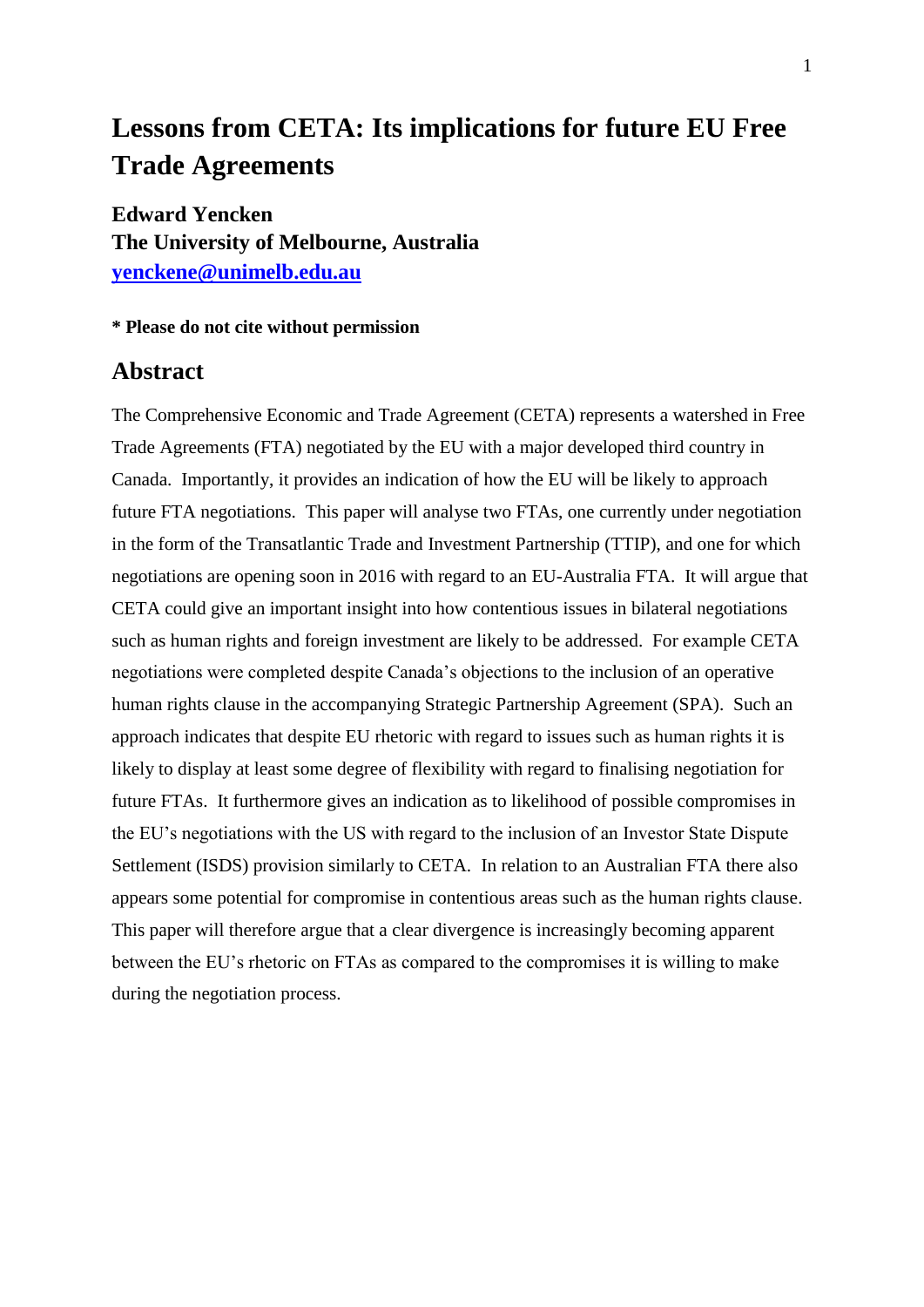# **Introduction**

Since 2006 the EU has negotiated a number of what have been termed 'new generation' FTAs. Specifically the European Commission sought to negotiate ‗new competitivenessdriven FTAs' as part of the 2006 Global Europe Strategy that were seen as needing 'to be comprehensive and ambitious in coverage, aiming at the highest possible degree of trade liberalisation'. After the publication of this document major agreements have been signed with countries such as Colombia, Peru, South Korea, Singapore and Vietnam. Negotiations also opened with a number of other countries including Canada with who negotiations opened on 6 May 2009 on an FTA that was later to become CETA. These negotiations represented the 'third try in forty years' to complete an FTA (Johnson, 2014, p. 479). The significance of any future agreement can be seen by the fact that it was seen to be the EU's most comprehensive economic agreement with a highly industrialised country. Canada's status as a highly industrialised country with close historical connections to the EU and major EU member states would also bring to attention the issue of the inclusion of a human rights clause as had been included with other states as part of the new generation FTAs. Since 1995 specifically it has been the policy of the EU to include commitments to democratic principles and human rights in agreements between the EU and third countries. In addition to human rights ISDS has increasingly become a feature of EU FTA negotiations with CETA in particular being seen as being 'innovative' with regard to its inclusion in an agreement with a highly developed country (European Commission, 2015a). A major objective of this paper nevertheless is to analyse the extent to which the EU, in the context of negotiating CETA, has been willing to sacrifice core objectives in relation to human rights and ISDS in order to secure the completion of the agreement.

As the two largest economies in the world, a free trade agreement between the EU and the US would likely be the most significant development in the liberalisation of world trade since the conclusion of the Uruguay Round of the GATT in 1994. Specifically the European Parliament (Bierbrauer, 2014) has noted that 'while CETA is the most comprehensive and ambitious agreement negotiated by the EU, its value pales in comparison to that of the potential EU-US TTIP'. The potential ramifications of TTIP are also apparent when considering the precedent that has been set by the completion of CETA negotiations in 2014. As the Commission (2015b) stated CETA is a landmark agreement and the lessons learned during the CETA talks will certainly inspire the EU negotiators working with the US'. In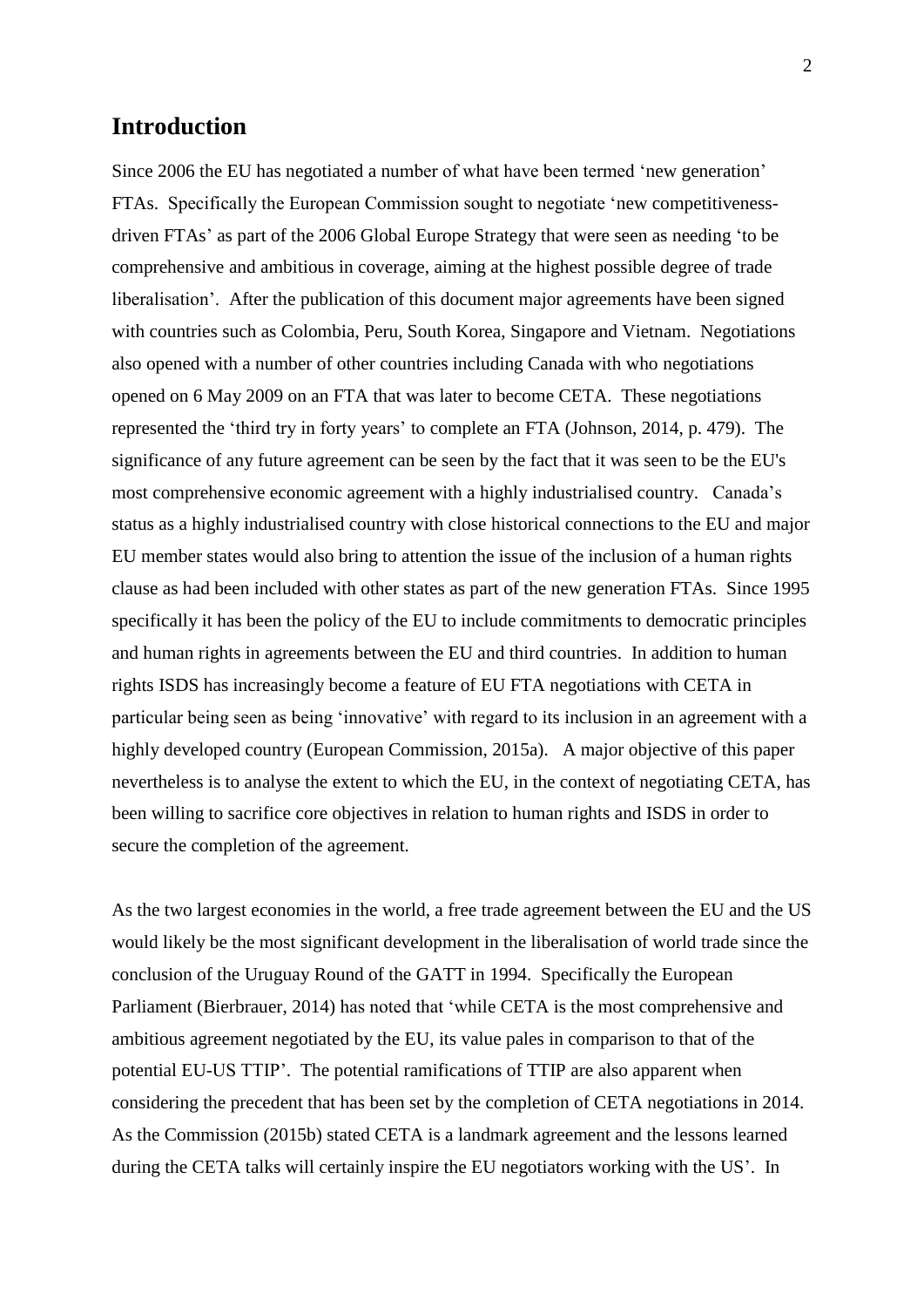conjunction with the precedent set by CETA this paper will also consider how past differences over human rights and the inclusion of ISDS provisions in FTAs have impacted on TTIP negotiations. Importantly, it is also necessary to examine whether the future completion of TTIP could represent a further undermining of the EU's stated objectives with respect to human rights and ISDS.

As Mike Adams, Nicolas Brown and Ron Wickes (2013, p. 316) have previously argued ‗Australia and the European Union have purposely looked past each other in the rush for FTAs. Both are busy with their own crowded trade agenda, have constrained resources and must set negotiating priorities'. This situation gradually began to change over the past few years with the EU and Australia formally announcing that negotiations for an FTA would begin in 2016. Similarly to the US and Canada, Australia enjoys a close relationship with the EU not withstanding some disagreements regarding EU agricultural policy and Australia's rejection of a treaty level Framework Agreement in 1997 due to the inclusion of an operative human rights clause. This issue has since been resolved with the signing of a treaty level agreement in 2015 supposedly with the inclusion of such a clause. As this agreement has not been published CETA in particular, could provide some indication as to how disagreements over the inclusion of a human rights clause were resolved. Similarly, TTIP could indicate how ISDS could potentially emerge as an issue in an EU-Australia FTA particularly given its recent emergence as an issue in the Trans Pacific Partnership (TPP). Perhaps most significantly EU-Australia FTA negotiations could serve as a further example of the EU being willing to flexible with respect to its aspirations on issues such as human rights and ISDS.

# **CETA as a Model for Future EU FTAs?**

## **The Human Rights Clause**

#### *Human Rights in EU-Canada Relations*

At first glance the EU and Canada would appear likely to have a substantial amount in common when it comes to human rights issues. ‗From the EU perspective, Canada can be viewed as a non-threatening transatlantic partner. There is an assumption that Canada and the EU share similar principles and values in a kind of benign approach to foreign policy'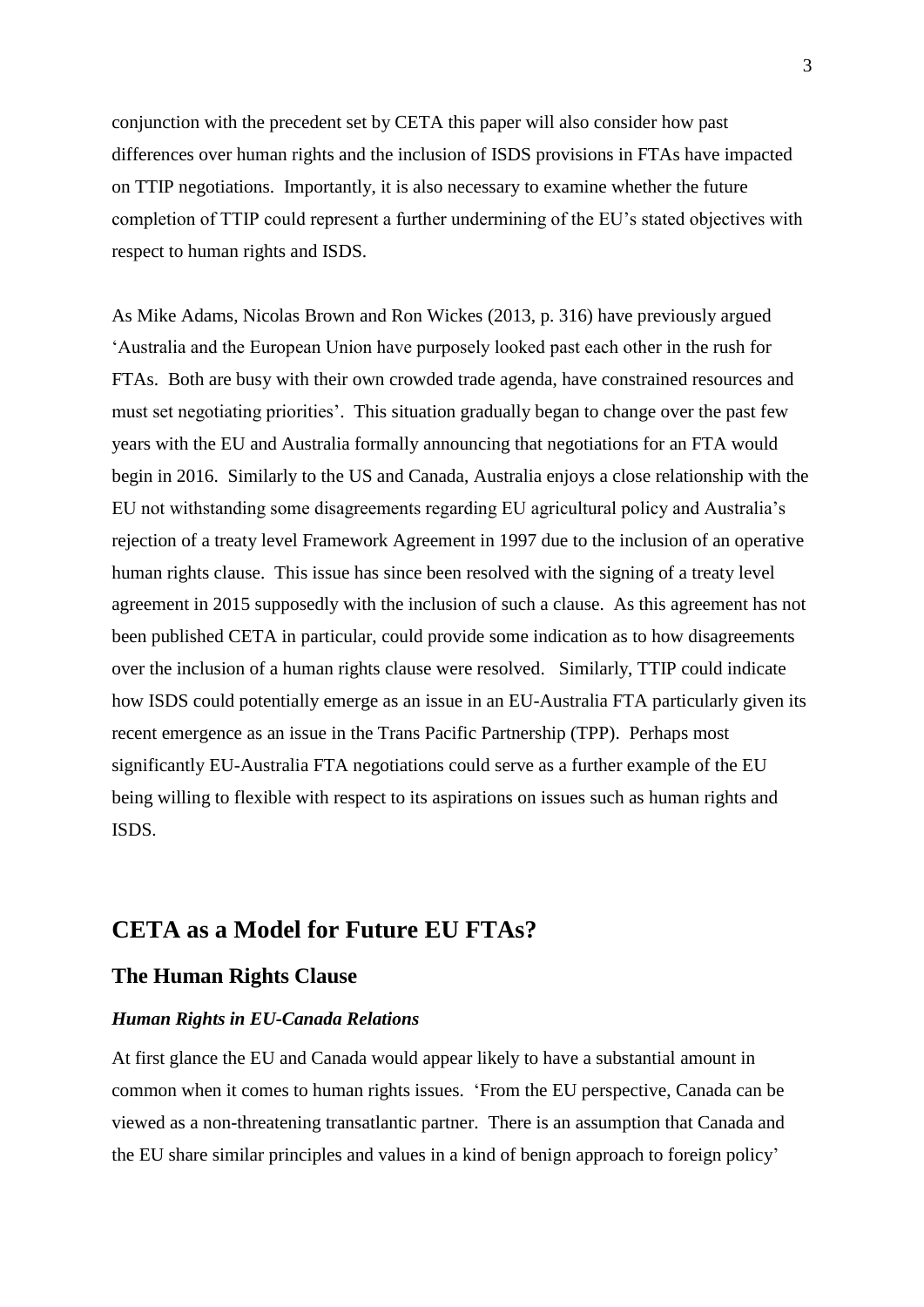(Alegre, 2008). The European External Action Service (EEAS) (2015) also notes that ‗as the EU and Canada share common goals in international fora and work closely together to promote and defend democratic principles; human rights; the rule of law; and good governance around the world'. Similarly, the Canadian government (2013) suggested that both parties 'share a common history, common values and, most importantly, have common hopes for the future. We work closely together to promote democracy, peace and security, respect for human rights, the rule of law and effective multilateral institutions'. Specific expression of these shared values and goals are found in a number of bilateral agreements prior to the commencement of negotiations for CETA. An example was the 2004 EU-Canada Partnership Agenda which stressed desire to continue working on 'joint approaches on issues such as sustainable development, human rights, humanitarian assistance and peacekeeping'

Despite a history of cooperation on human rights, a number of issues have occasionally distracted from broader EU-Canada relations. The recently defeated Conservative Harper government of 2006-15 was the subject of some EU criticism. As Alegre (2008) argues ‗Canada was a like-minded country with which the EU agreed on human rights issues' but under the Harper government the Canadian position changed so that 'the active promotion and protection of human rights… slipped down the agenda. An example of this is the fact that recently Canada has not even taken up the issue of the death penalty concerning its own nationals sentenced to death in the US'. Ultimately nevertheless such tensions should not serve to undermine the extent of the commonality of norms and values on human rights at the core of the EU-Canada relationship throughout much of their history.

#### *CETA Negotiations: Confronting different expectations regarding the human rights clause*

Accompanying the negotiations for CETA was the EU-Canada SPA. The need for such an agreement to accompany CETA derives for trade negotiations having 'to qualify international trade in terms of global social, environmental and human rights commitments' (European Parliament, 2008). Regarding human rights all 'third generation FTAs have, since the implementation of the Treaty on the European Union in 1993, included 'conditionality clauses' as a means to further the EU's normative values of democracy, human rights and rule of law' (Garcia, 2013, p. 526). The inclusion of such clauses was intended to promote such values in developing countries but was also to be included, for the sake of consistency, in all FTAs negotiated by the EU. In the case of Canada, however, this desire to include a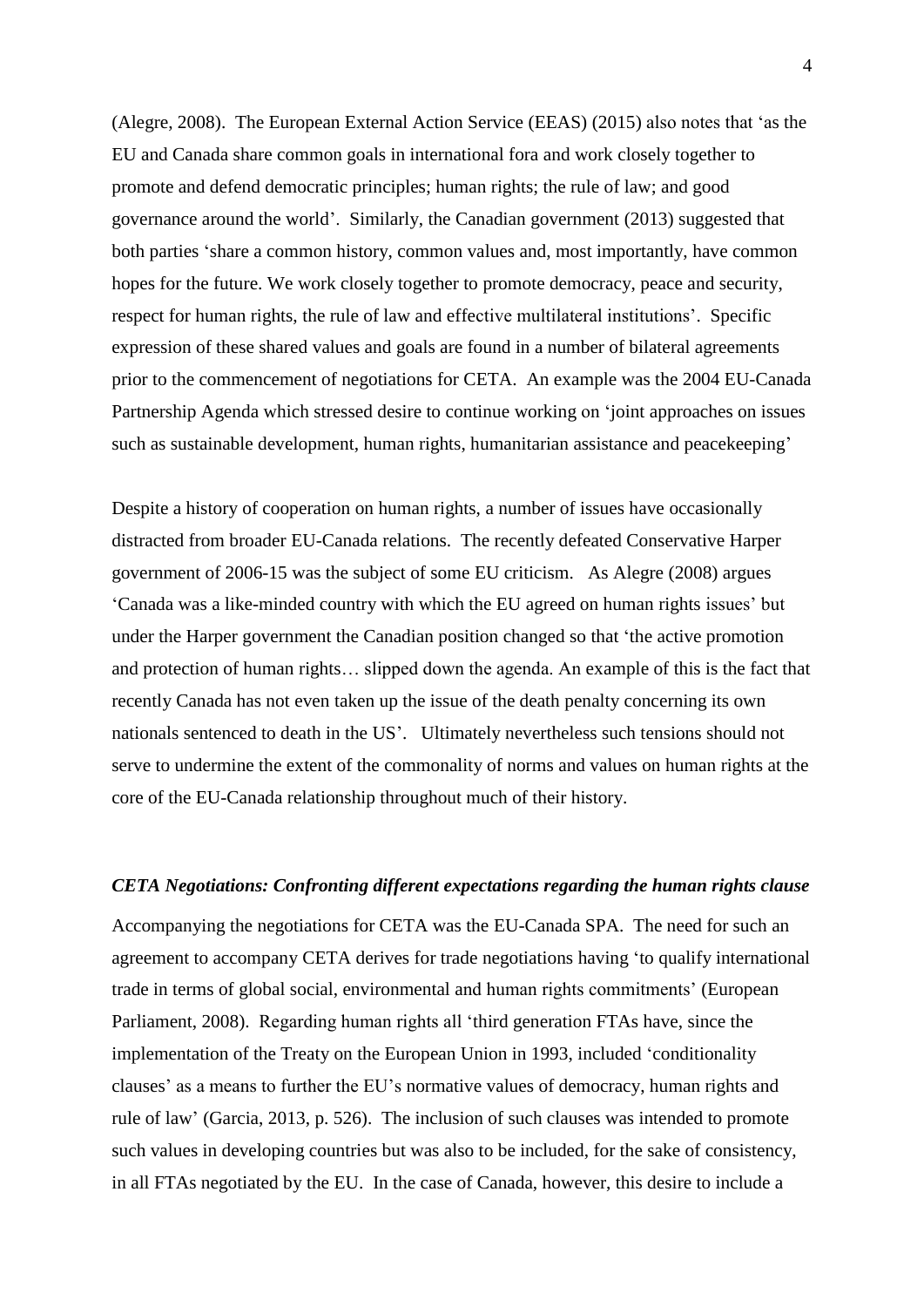conditionality clause appeared likely to conflict with the Conservative Harper government's desire 'to pursue political relationships in tandem with economic interests even where political interests or values may not align' (Weston, 2012). Specifically a spokesperson for Minister for Foreign Affairs John Baird would note that the government had 'been very clear, the Strategic Partnership Agreement is completely separate from the CETA'.

Throughout much of the duration of the negotiations of CETA and the accompanying SPA, the EU and its institutions showed little inclination that it would change its attitude towards the human rights clause. As late as 2013 the European Parliament (2013) would note that ‗the shared values of democracy and the protection of human rights should form a core part of any agreement between the two parties aiming to provide a framework for that relationship'. Regarding specifics the Parliament would further argue the need for 'reciprocal conditionality and political clauses on human rights and democracy… regardless of the state of protection of human rights in those countries'. This approach effectively underlines the belief that irrespective of the EU's lack of concern regarding human rights abuse issues in Canada, it believed that it needed to adopt a consistent approach to how it negotiated FTAs with all third countries. Specifically Manfred Auster (Blanchfield, 2013), of the EU's Delegation to Canada, suggested that while 'we are completely sure that Canada, like ourselves, is promoting human rights' there was a need, however, to 'not create a precedent' through the non-inclusion of a human rights clause in the SPA. Given that these remarks were delivered more than four years after the commencement of negotiations, this indicated the extent to which human rights had become a major hindrance to the signing of CETA and the SPA.

#### *Concluding CETA: Weakening or strengthening the EU's human rights agenda*

After a significant delay, negotiations for the SPA and CETA were completed in August 2014. The completion of negotiations inferred that a solution had been found that was amenable to both the EU and Canada regarding the human rights clause. This solution is likely to be derived from the precedent established by the Partnership and Cooperation Agreement (PCA) signed between the EU and Singapore as a means to also complete negotiations on an FTA. In the case of the EU-Singapore PCA a 'side letter' was signed ‗which sets out that, at the time of signature, neither party are aware, based on objectively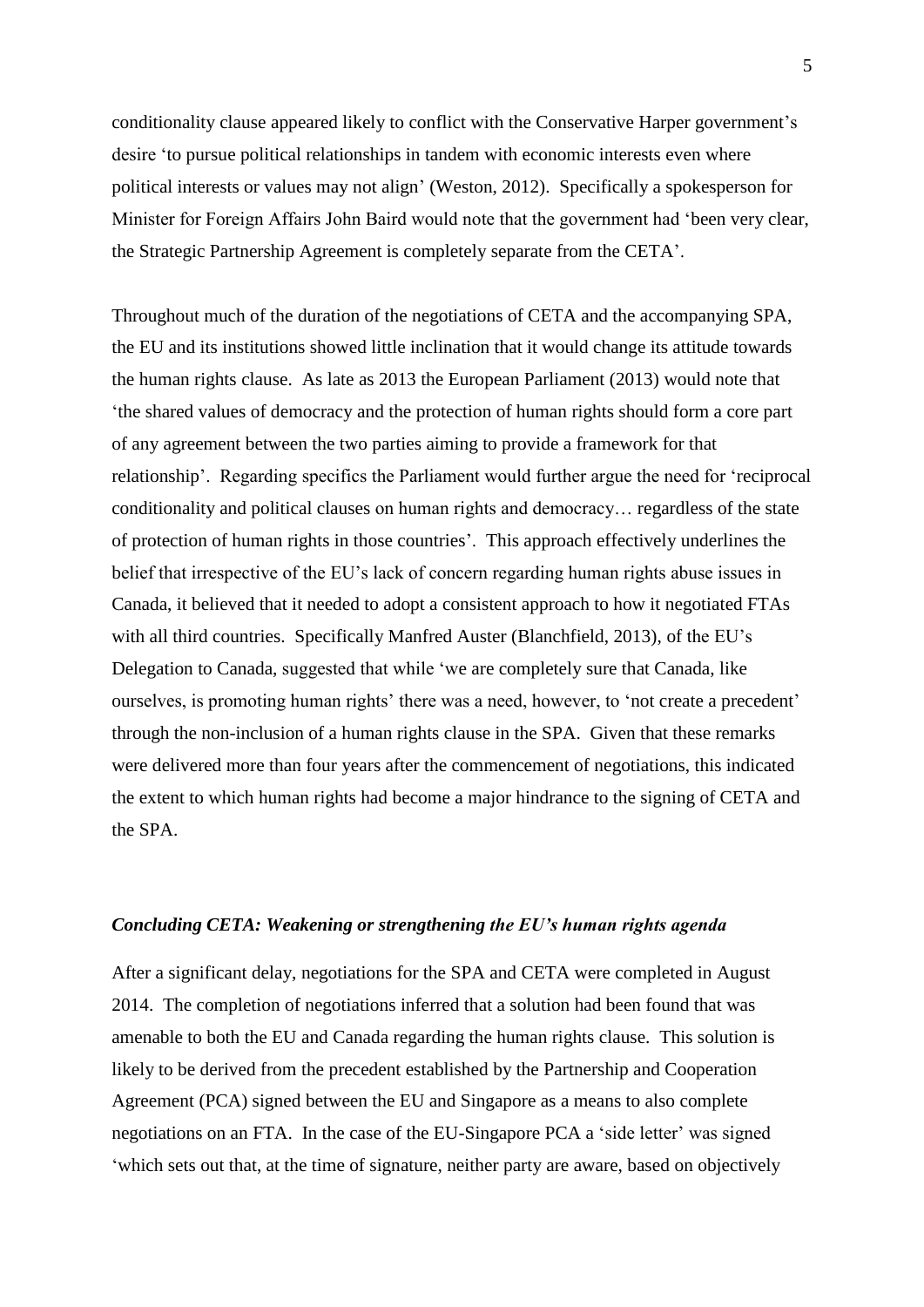available information, of any of each other's domestic laws, or their application, which could lead to the invocation of the non-execution mechanism' (UK Parliament, 2014). In the actual SPA itself, it was noted that only 'a particularly serious and substantial violation of the obligations' would see the agreement and CETA suspended. These violations were suggested to be in the nature of 'a coup d'État or grave crimes that threaten the peace, security and well-being of the international community'.

The completion of CETA and the SPA while substantial developments have served as a effective weakening of human rights provisions in major agreements signed by the EU with third countries. As Thomas Renard (2015) states, that while Canada presents only 'minor problems regarding these specific issues, the inclusion of these clauses is less directed to them than to other countries. It serves as a precedent for possible future agreements with more challenging partners, such as China or India'. Indeed, regarding the FTAs signed with South Korea (2011) and Singapore (2013), Maria Garcia and Annick Masselot (2015, p. 248) argue that 'the strong conditionality' that has been evident with other third countries 'is absent in the case of the FTAs and PCAs that the EU is negotiating with Asian states'. A similar argument could also be made regarding Canada given that only a coup or major international security incident would see the suspension of either CETA or the SPA. Substantial questions would then appear to be apparent regarding the EU's future ability to therefore include a substantive human rights clause in any FTA signed with a third country.

#### **ISDS and CETA**

#### *ISDS: Why the controversy?*

As defined by the European Commission (2013b) 'ISDS is a procedural mechanism provided for in international agreements on investment. Countries sign such agreements in order to set out ground rules when foreign companies invest on their territory. ISDS allows an investor from one country to bring a case directly against the country in which they have invested before an arbitration tribunal'. Since 2009 when the Commission gained the competency regarding negotiating on investment agreements for the EU as a whole it has aimed to utilise ISDS as an ‗effective way of enforcing the obligations our trading partners agree towards our investors when they sign investment agreements with the EU' (European Commission, 2013b). From the EU's perspective ISDS was always likely to be something of great interest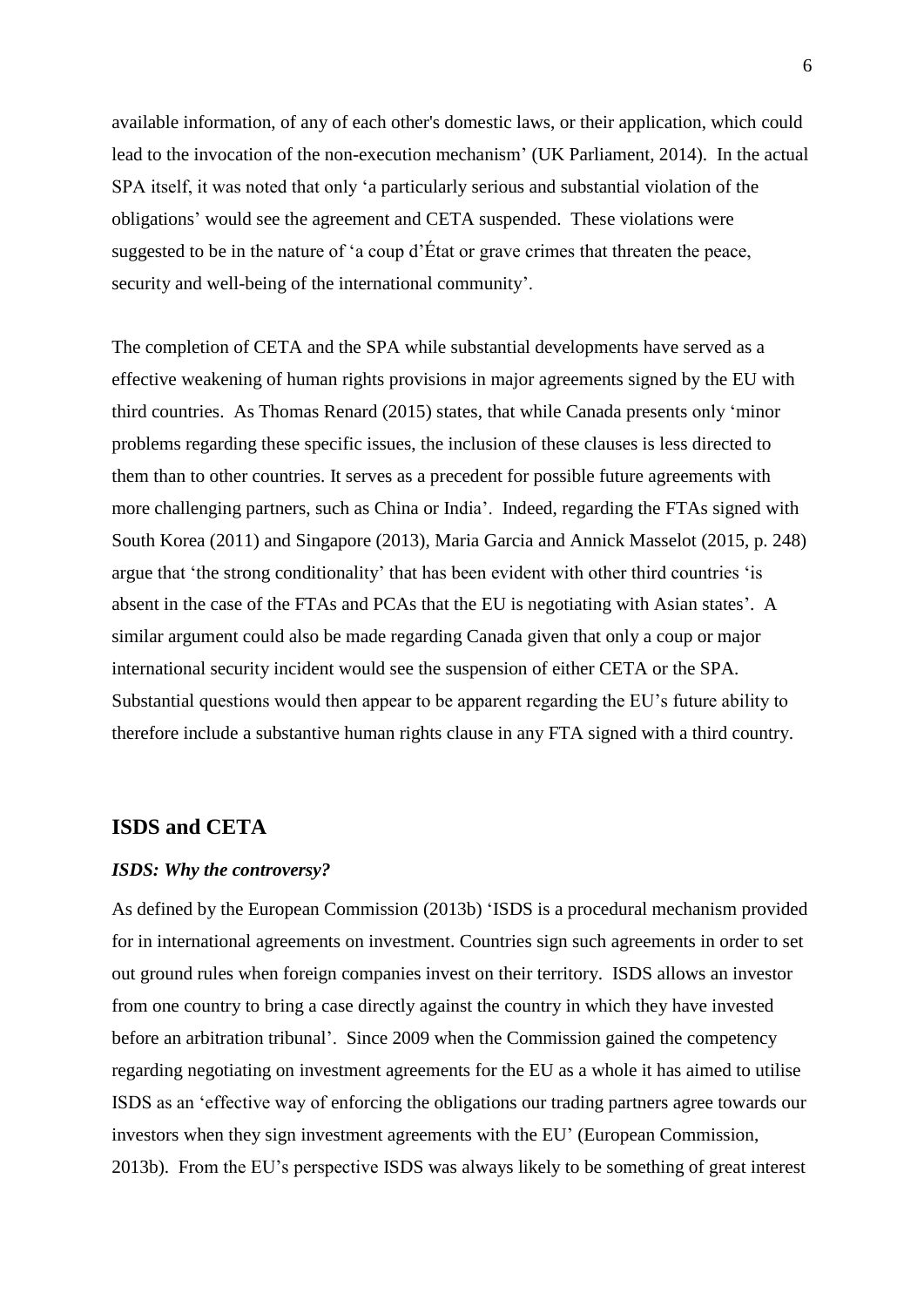when negotiations for CETA began. A Commission (2011) report on ISDS during initial CETA negotiations suggested that 'the conflicting costs and benefits of such a mechanism make it doubtful that its [ISDS] inclusion in CETA would create a net/overall (economic, social and environmental) sustainability benefit for the EU and/or Canada'. This suggested that during initial negotiations the EU was not overly concerned about the ISDS issue.

Canada in contrast to the EU has had a much longer history of negotiating FTAs with ISDS clauses. The most notable of these agreements was the North American Free Trade Agreement (NAFTA). This agreement saw a number of ISDS provisions included. These provisions, however, have in total seen Canada face ‗35 challenges, 23 of these in the last ten years' with Canada being 'sued more times than Mexico under NAFTA'. Moreover, 'at a global level it has been involved in more ISDS cases than any other developed country. Canada has already lost or settled seven claims, paid out damages totalling over CA\$170 million' (Tienhaara, 2015). Given this experience, Canada would obviously have reasons to be hesitant signing another major FTA with ISDS provisions. This was noted by Meri Koivusalo, Scott Sinclair and Ronald Labonte (2011) who criticised CETA and the potential for ‗substantive protections for foreign investors' with these protections potentiality including ‗an extremely broad definition of investment, right of establishment, and compensation for direct and indirect expropriation'. In particular concern was expressed regarding any ISDS provisions undermining ‗the scope and measures that can be applied as part of public policies, health systems governance and health protection' (Koivusalo, Sinclair, & Labonte, 2011). As a consequence, the role of ISDS was always likely to be a major issue in CETA negotiations.

#### *Initial expectations regarding ISDS and CETA*

As established by Alexandre Gauthier and Michael Holden (2010) one of the challenges that initially faced CETA negotiators was 'that Canada and the EU have used different approaches to dispute settlement in their previous trade agreements'. Specifically 'Canada' has tended to separate its dispute-settlement mechanisms by type of dispute', as was the case with NAFTA which has three chapters that contain provisions on dispute settlement'. In contrast, the 2009 EU-South Korea FTA ‗included only one chapter on dispute settlement, covering all disputes related to the agreement' (Gauthier & Holden, 2010). In addition the European Parliament also sought to advance an alternative ISDS approach. Specifically the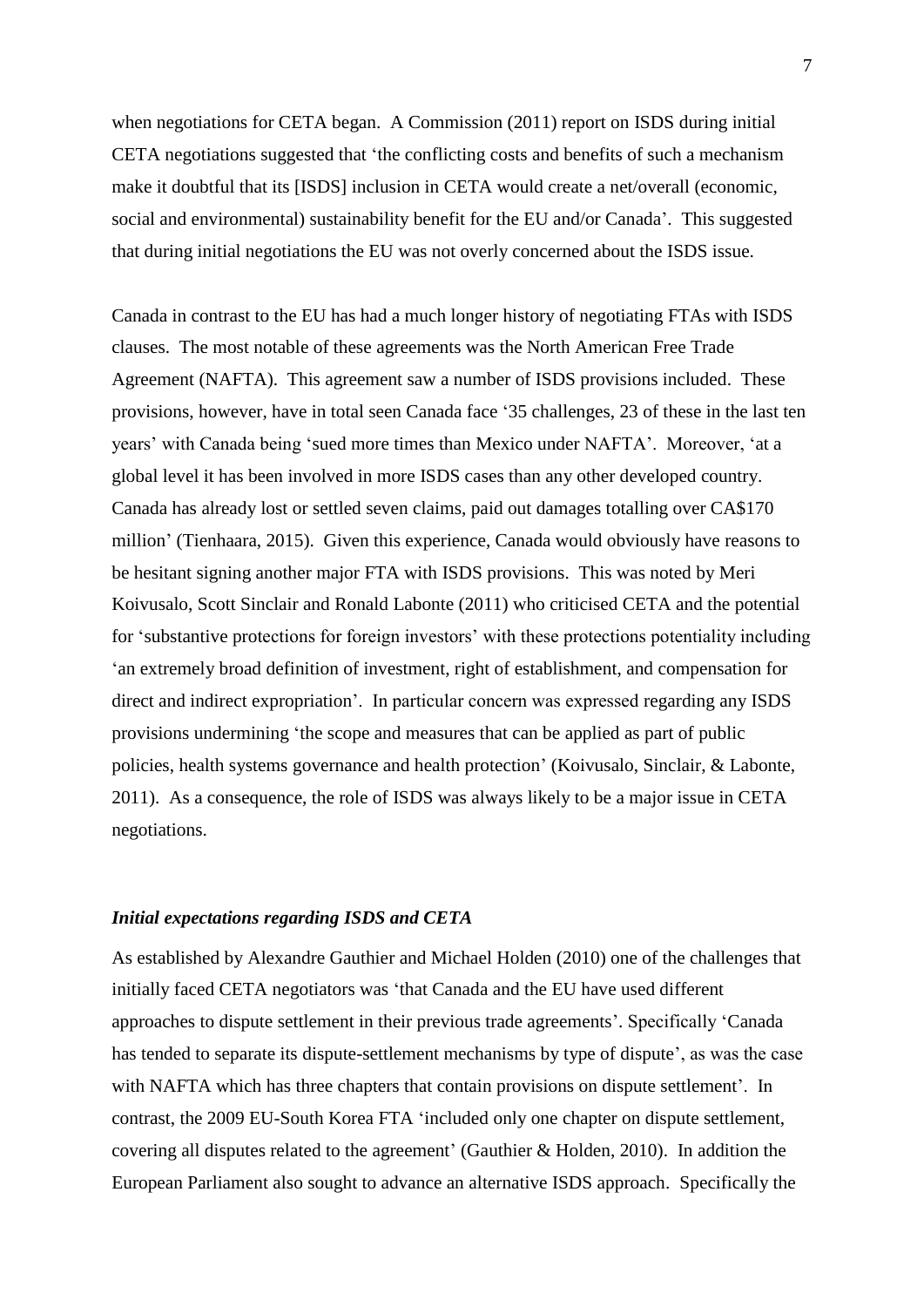European Parliament argued that 'given the highly developed legal systems of Canada and the EU, a state-to-state dispute settlement mechanism and the use of local judicial remedies are the most appropriate tools to address investment disputes'.

ISDS and how to best accommodate it within CETA remained a major issue throughout the duration of negotiations. These concerns no longer necessarily related to how to best approach the issue, as both parties agreed to the inclusion of ISDS provisions, but what these provisions would actually entail. Specifically the NGO Council of Canadians (2013) argued that 'excessive corporate protections, built into thousands of investment treaties and free trade agreements, serve no social or economic purpose'. This statement further noted that ‗CETA will include a screen for financial policy… but there is no screen for precautionary environmental, public health or resource conservation'. From an EU perspective similar concerns were also expressed. Specifically the Parliament's (2011) resolution called on the ‗Commission to ensure that a potential investor-to-state dispute settlement mechanism does not inhibit future legislation in sensitive policy areas, such as environmental legislation'. Statements of this nature indicate how ISDS was able to remain as one the major obstacles in the completion of CETA negotiations.

#### *CETA Concluded: Implications regarding ISDS*

The supposed completion of negotiations for CETA in 2014 and the resolution of the ISDS issue not only have significant repercussions for the agreement itself but also for other major FTAs being signed by the EU around the world. The significance of the agreement was noted by the Parliament (Bierbrauer, 2014) which stated that 'CETA is one of the first EU agreements which not only facilitates market-access for foreign direct investment in the other market, but also includes rules to protect investments. If a dispute between an investor and government reaches arbitration, CETA will ensure the proceedings are fully transparent'. In addition, the Commission would also seek to promote the significance of the agreement. This significance was seen particularly to involve 'clearer and more precise investment protection standards, i.e. the rules, as set out in CETA, that arbitration tribunals will apply' and 'new and clearer rules on the conduct of procedures in arbitration tribunals' (European Commission, 2014). As a result CETA was seen to provide a new framework for managing the traditionally sensitive area of ISDS. Its significance was also reflected on by the Parliament which noted that CETA is 'the first agreement to have been negotiated with a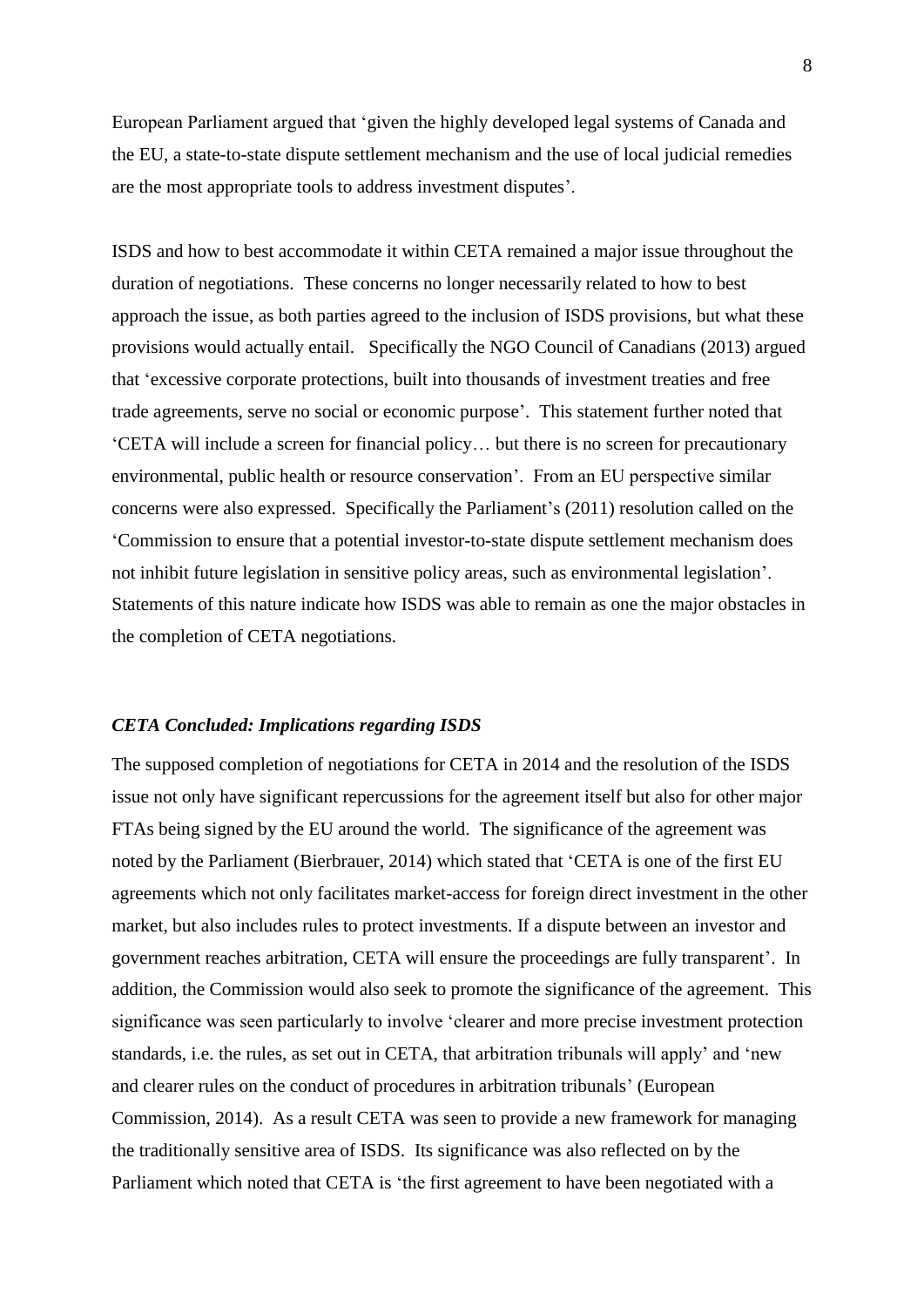sound chapter on investment protection, including ISDS' and that 'ISDS is only permitted when an investor can prove that there has been a breach of one of the limited investment protection obligations… which has resulted in loss or damage' (Bierbrauer, 2014). Positive sentiments of this nature would therefore suggest that many of the previous criticisms associated with ISDS with CETA had been resolved.

Despite the conclusion of CETA, ISDS continues to remain an ongoing issue of concern. This particularly derives from suggestions of public unease over the EU's decision to include major ISDS provisions in an agreement as significant as CETA. This criticism has recently led to German Economy Minister Sigmar Gabriel (Brown, 2014) stating that 'it is completely clear that we reject these investment protection agreements'. Arguments of this nature have led to the possibility of CETA negotiations being reopened despite suggestions that the Trudeau government and key figures in the Commission and Parliament are satisfied with the current ISDS arrangements (Von Der Burchard, 2015). In addition, it is also important to note that much of the attention that ISDS provisions have received in relation to CETA have been linked to ongoing TTIP negotiations. Specifically questions have again been raised as to whether ‗including an ISDS scheme in the EU/Canada pact' is indicative of the Commission's unwillingness 'to take into account critical and massive public feedback on similar plans for TTIP' (European Consumer Organisation, 2014). Consequently, despite the supposed completion of negotiations ISDS has the potential to delay the implementation of CETA.

# **TTIP: Potential constraints to the completion of the world's largest FTA**

## **ISDS: The most likely obstacle to TTIP?**

#### *ISDS Emerges in TTIP*

Occurring almost simultaneously to the completion of CETA, 'TTIP negotiations 'have attracted a significant interest from the public and civil society organizations, with much of the attention focusing on the provisions on investment protection and ISDS' (European Commission, 2015c). As discussed previously, much of the attention that was previously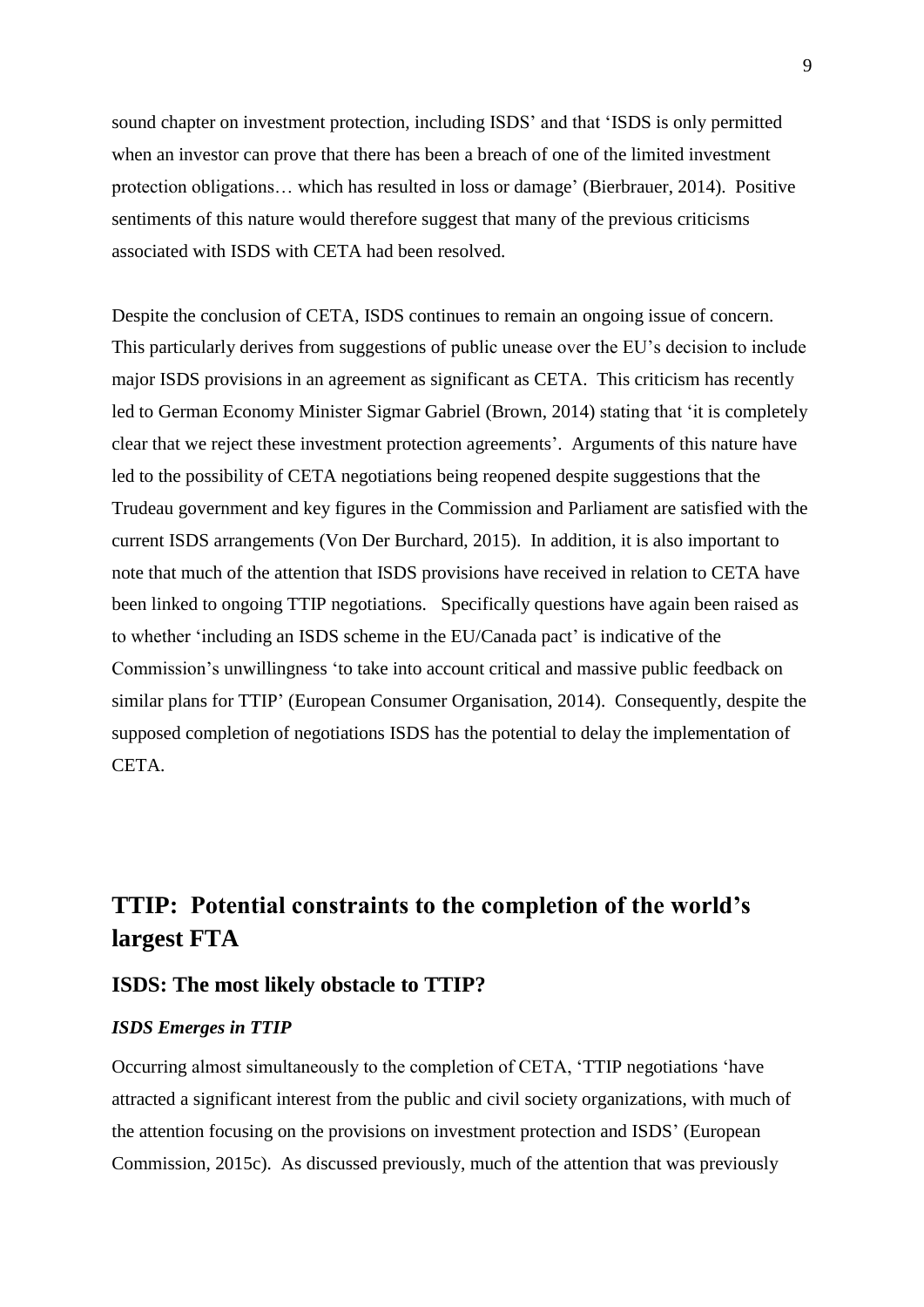focused on ISDS in the context of CETA has now been directed towards TTIP. An example was the decision of the Commission to open public consultations on the issue of ISDS largely as a response to criticism of its inclusion in CETA (Quick, 2015). This focus has continued since TTIP negotiations began in 2013 when the Commission (2013a) stated a desire 'to include in the agreement guarantees of protection against expropriation, a rule of free transfer of funds, of fair and equitable treatment, and of a level playing field for the EU companies investing in the US'. This negotiating mandate also included a commitment to 'investment protection, including investor-to-state dispute settlement' with the inclusion of 'relevant safeguards are included to avoid any abuse of the system and to safeguard the right to regulate'. As a result, there was at least some attempt from the outset of negotiations to assuage concerns over the inclusion of ISDS provisions.

In comparison to the EU, and indeed Canada, the position of the US on ISDS is that 'based on our more than two decades of experience with ISDS under U.S. agreements… we believe that providing a neutral international forum to resolve investment disputes under international law mitigates conflicts and protects our citizens' (Office of the US Trade Representative, 2015). In terms of the US's experience of ISDS this has undoubtedly been influenced by two major FTAs in the form of NAFTA and the 2015 TPP in conjunction with other arguably less significant agreements with Chile, Peru, Singapore, and Vietnam. NAFTA, in contrast to Canada, has seen the US win 11 and lose no cases under ISDS provisions (Freeman, 2015). More recently, regarding the TPP it has been suggested that it 'will have state-of-the-art protections. It will recognize the inherent right to regulate and to preserve the flexibility of the TPP Parties to protect legitimate public welfare objectives' (Office of the US Trade Representative, 2015). These assertions, however, have been questioned particularly by certain US politicians such as Senator Elizabeth Warren (2015) who argued that ISDS 'would undermine U.S. sovereignty and 'would allow foreign companies to challenge U.S. laws and potentially to pick up huge payouts from taxpayers — without ever stepping foot in a U.S. court'. This then provides the pretext for understanding why the inclusion of ISDS provisions in TTIP was likely to be the subject of some debate.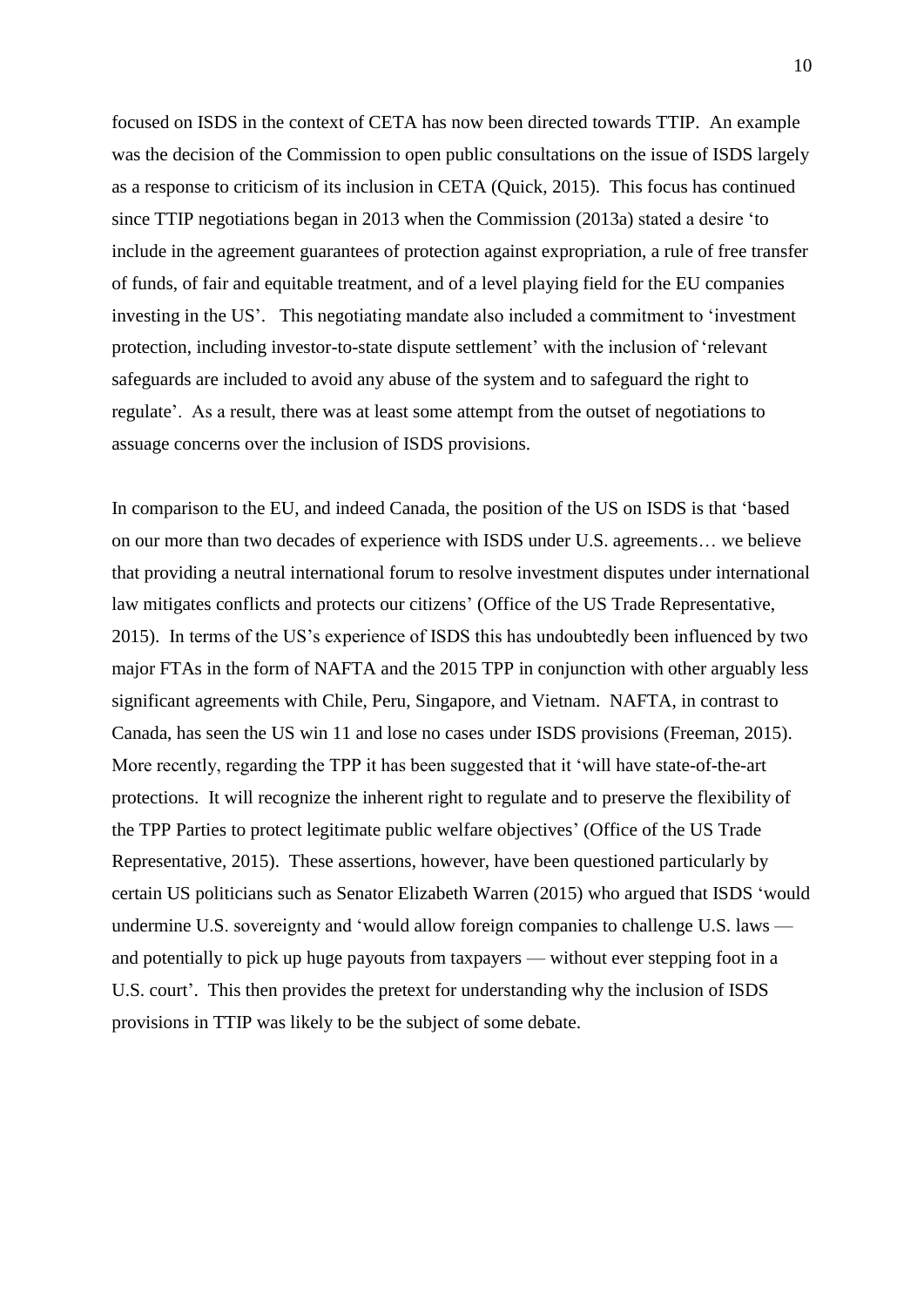#### *Confronting ISDS in TTIP Negotiations*

From the perspective of the EU a key development in TTIP negotiations was the Commission's (2015a) decision during 2014 'to hold a public consultation on investment protection and ISDS in TTIP, in order to gather views from the public on how the EU could develop further its approach'. As Reinhard Quick (2015, p. 200) notes the Commission chose to suspend negotiations and launch consultations on ISDS as a means to 'show a way on how to reform ISDS not only procedurally but also substantially, so as to ensure that ISDS does not constitute a threat to sovereign non-discriminatory decision-making'. Importantly, however, the decision to suspend negotiations was also driven by debates surrounding ISDS in CETA and the implications that it could have for TTIP. Specifically in a report the Commission (2015c) would note that submissions as part of consultations on ISDS 'reflect a wide-spread opposition' to ISDS, with the ISDS mechanism beings 'perceived as a threat to democracy and public finance or to public policies'. Importantly, however, concerns regarding ISDS in TTIP continued to be expressed in the US. Specifically the US's House Financial Services Committee in a letter to the Obama administration noted that 'we were very disappointed to learn that the Administration is pushing to include ISDS mechanism in TTIP that would bind our financial policies to even broader obligations than past agreements' (Waters, Clay, Ellison, & Grijalva, 2014). As a result, ISDS appears as the issue most likely to prolong TTIP negotiations.

The Commission's consultations on ISDS and its role within TTIP were finalised in January 2015 with the publication of a report. More than 97 per cent of respondents agreed with non-governmental organisations that ISDS should not be included in TTIP (European Commission, 2015c). Specifically, the report recommended four improvements to the EU's approach namely: i) the protection of the right to regulate; ii) the establishment and functioning of arbitral tribunals; iii) the review of ISDS decisions through an appellate mechanism; iv) the relationship between domestic judicial systems and ISDS' (European Commission, 2015a). Perhaps the most significant development was the proposal for the creation of a new Investment Court System. This proposal will involve fully qualified judges, transparent proceedings, with cases being decided on the basis of clear rules. According to the Commission (European Commission, 2015d), ‗with this new system, we protect the governments' right to regulate, and ensure that investment disputes will be adjudicated in full accordance with the rule of law'. Bernd Lange (2015b), Chairman of the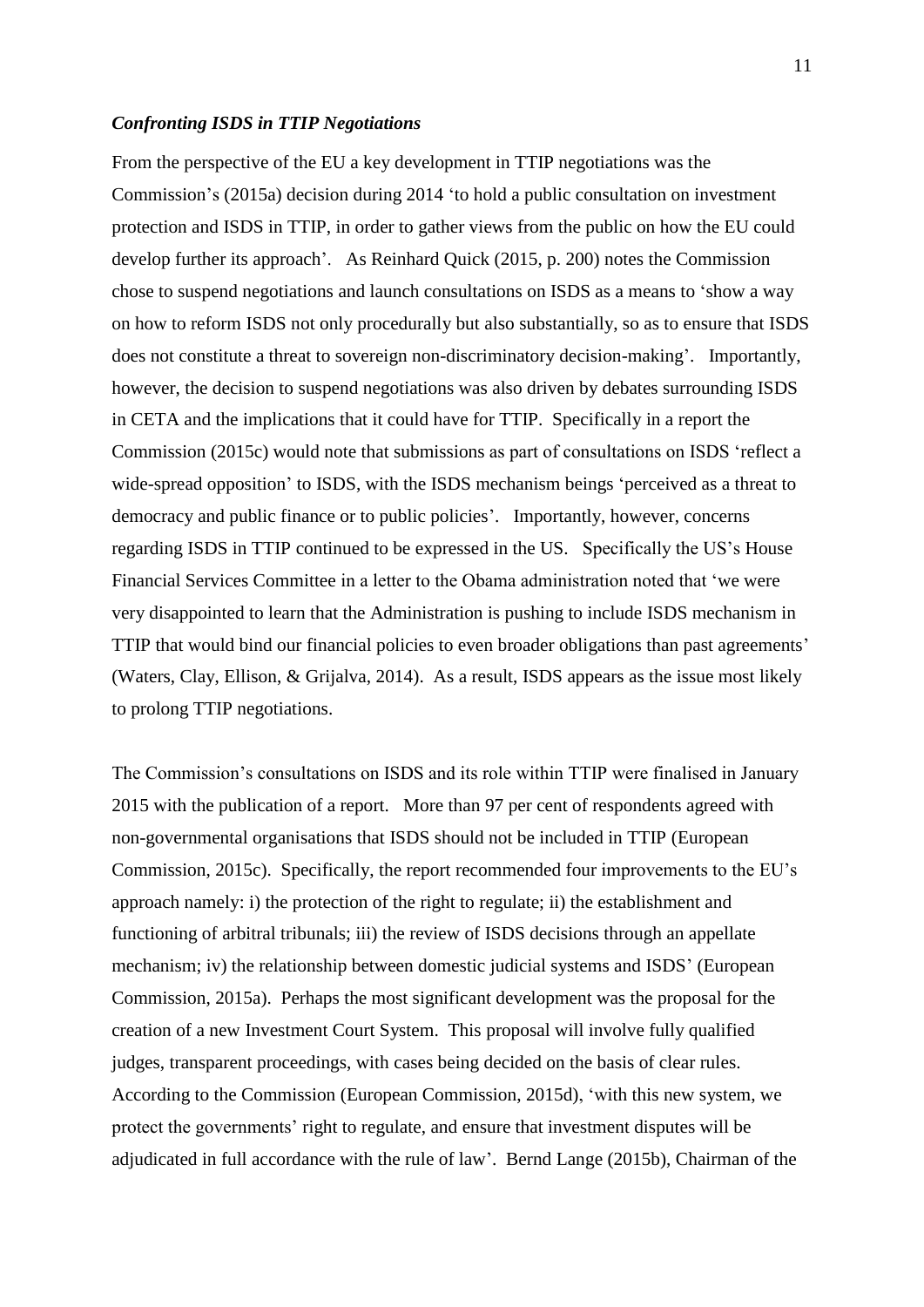Parliament's Trade Committee, specifically has argued that 'the newly adopted ICSproposal… is not only an important step forward in addressing these institutional deficiencies of the existing dispute settlement system but it is also an important first building block towards a public International Investment Court'. Sentiments of this nature then demonstrate how the Commission proposals were then designed to provide a clear pretext for the resumption of TTIP negotiations in a new climate that aimed to more effectively address public concerns.

#### *The future of ISDS in TTIP: The most likely outcomes*

With the Commission's consultations and proposals during 2015 regarding ISDS in TTIP the stage has been set for negotiations to resume. In response, however, criticism of ISDS and its role in TTIP remained. Specifically Matthias Fekl (Barbière, 2015), the French Secretary of State for Foreign Trade, said that he would "never allow private tribunals in the pay of multinational companies to dictate the policies of sovereign states, particularly in certain domains like health and the environment". Nevertheless, and particularly in the second half of 2015, there has been momentum towards the resumption of TTIP negotiations on ISDS. A major event was the Parliament voting yes on a non-binding resolution in favour of TTIP negotiations with ISDS provisions. Specifically Bernd Lange (2015b) suggested that the previous ISDS provisions had been 'thrown in the dustbin of history' while offering support for TTIP negotiations. Subsequently, EU Trade Commissioner Cecilia Malmström (2015b) stated that ‗we have now a proposal on the table that I believe responds to concerns expressed by the European Parliament, Member States and many social partners and other actors in Europe too. It a system that the public can trust'. Indeed, at the member state level the German government, despite expressing scepticism as recently as early 2015, is now firmly in support of an agreement with revised ISDS provisions (Kimball, 2015). Consequently, at appears that a united EU position on ISDS within TTIP may be becoming apparent, notwithstanding the need to ensure US support for the inclusion of any new provisions in negotiations.

Despite the apparent lessening of tensions over the role of ISDS in TTIP, questions remain as to whether it is likely to be included in a finalised agreement. Quick (2015, p. 209) specifically argues that by not including ISDS in TTIP this 'would amount to burying one's head in the sand' as 'the shortcomings of ISDS' would be ignored in favour of signing a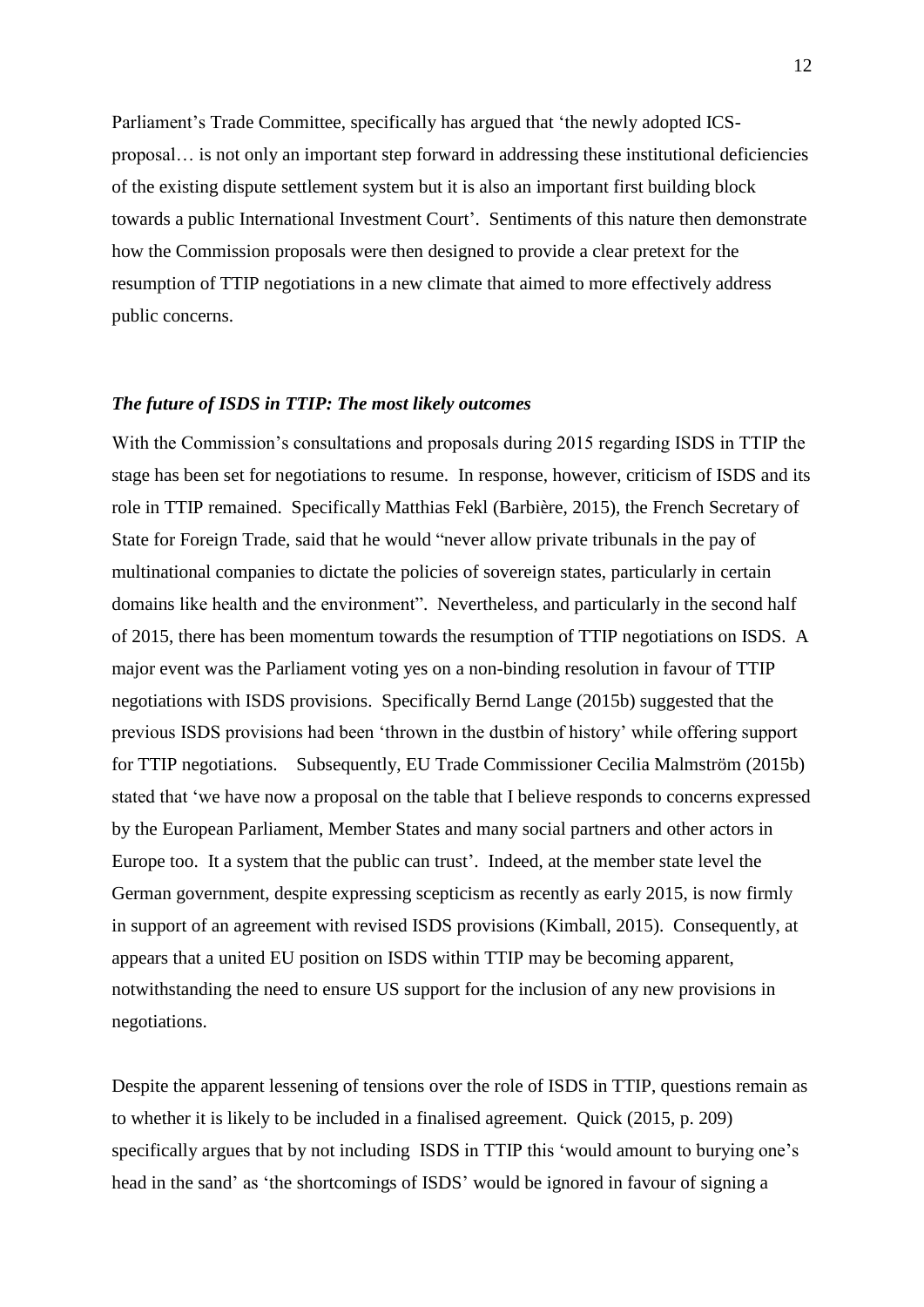weaker agreement. Furthermore, 'since the US is negotiating the TPP which will have an ISDS chapter, Asian investors would be better protected by the US than European ones' (Quick, 2015, p. 209). As previously noted, however, the ISDS provisions in the TPP are also the subject of significant debate. This then provides the pretext for understanding why ISDS is likely to remain a key area of contestation in TTIP negotiations. As recently as September Matthias Fekl (White, 2015) threatened that 'France is examining all its options, including abandoning the negotiations all together'. These concerns reflect the reality that ISDS remains, from an EU perspective, a particularly sensitive political issue. Ultimately therefore on the issue of it appears as if the EU will have to decide to what extent it is willing to let such concerns dictate its overall approach to TTIP negotiations. The example of CETA suggests that the EU may be willing to ignore popular sentiment in order to complete what it sees an economic agreement of significant importance.

# **Human Rights: Bridging the gap between EU and US expectations**

#### *TTIP and Human Rights: The story so far*

Both the EU and the US have a history of using trade and development assistance as a means to discourage human rights violations in relations with third countries. Despite this commitment there have been disagreements over human rights with perhaps the most notable issue being capital punishment. As the EU's Delegation to the US (2015) states, ‗consistent with its global stance in seeking a moratorium on the death penalty, the EU supports the many Americans working toward that goal in their own country'. In addition to the death penalty, the EU has also expressed concern about the US's non-participation in the International Criminal Court (ICC) and its practice of rendition in operating secret jails in Eastern Europe. The European Parliament (2012) specifically has 'condemned the US-led CIA rendition and secret detention programme involving multiple human rights violations, including unlawful and arbitrary detention, torture and other ill-treatment'. These issues in EU-US, despite the overall commonality on most issues, have the potential to see human rights become an obstacle to the completion of TTIP.

With the commencement of TTIP negotiations there were obvious questions as to the role of any accompanying human rights clause. Recently the European Parliament (2015a) affirmed its commitment to ensuring that TTIP 'guarantees full respect for EU fundamental rights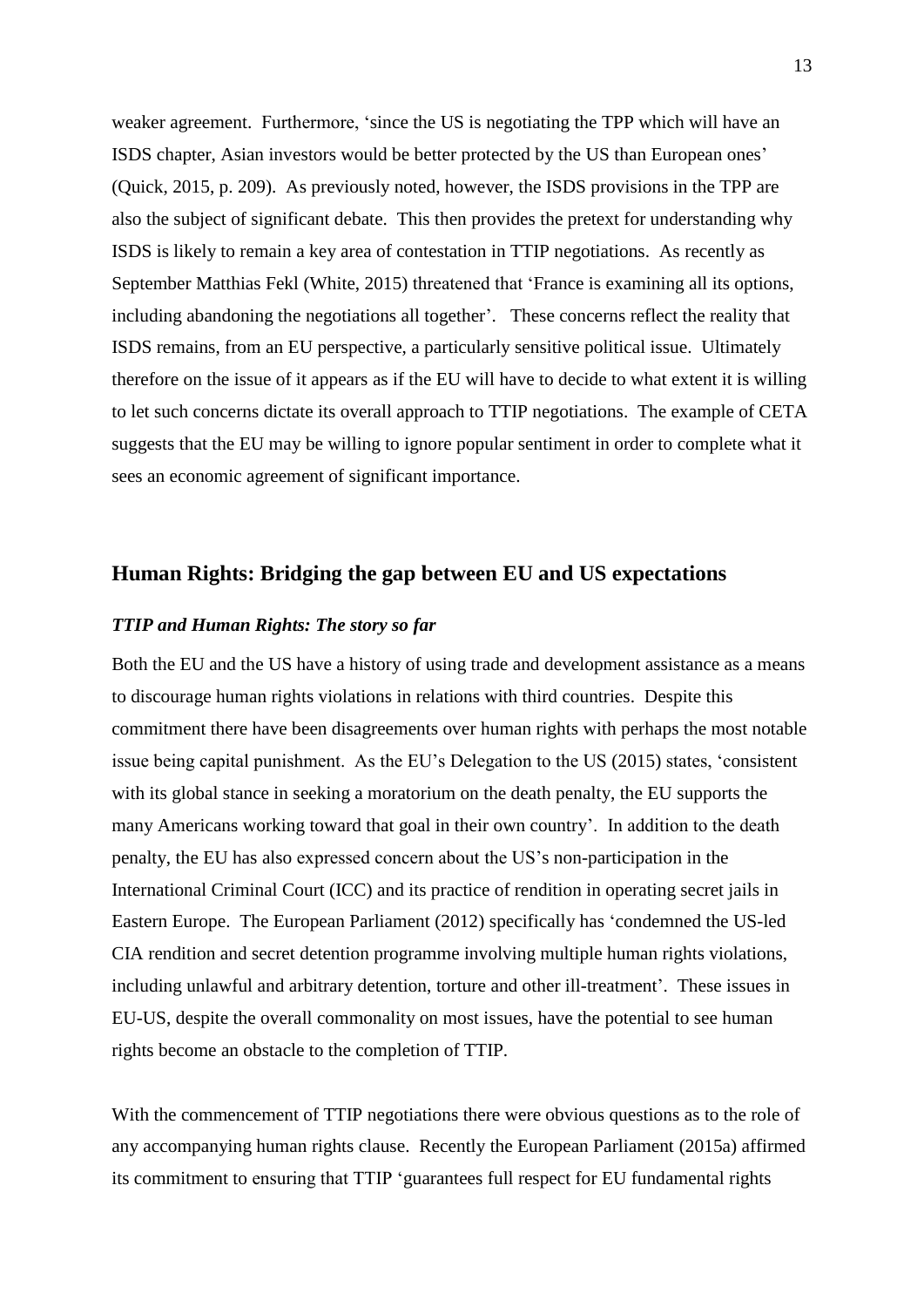standards through the inclusion of a legally binding and suspensive human rights clause as a standard part of EU trade agreements with third countries'. In addition, it has been suggested that similarly to the EU-Japan FTA negotiations, the European Parliament may seek to use TTIP negotiations as a means by which to try to overturn the use of the death penalty (Studdart, 2014). Such an issue is indicative also of the way the US has established a different tradition when it comes to negotiating bilateral FTAs. While the US seeks to place emphasis on human rights in the context of FTA negotiations unlike the EU there is 'no tradition of subjecting its agreements to broad human rights clauses, let alone clauses that are enforceable by means of sanctions' (Bartels, 2015, p. 90). Consequently, the EU is faced with the situation whereby it is trying to negotiate a major bilateral agreement with ‗provisions on social standards with another state that also has its own tradition of negotiating provisions of this type' (Bartels, 2015, p. 90).

#### *Towards the Resolution of Human Rights in TTIP*

The issue of a human rights clause in TTIP remains an ongoing concern. As Bartels (2015, p. 90) reaffirms, ‗the EU has for many years developed a consistent policy of conditioning its FTAs in compliance with human rights norms. This is likely to prove a stumbling block in TTIP negotiations'. While in relation to agreements with Singapore and Canada the EU has appeared to be willing to be somewhat flexible on the issue of a human rights clause, recent statements indicate that such flexibility may no longer be present in relation to TTIP negotiations. As recently as June 2015 Cecilia Malmström (2015a) noted the continuation of using ‗strategic bilateral trade agreements like the Transatlantic Trade and Investment Partnership as a vehicle to support those EU values that we share with the US - like democracy, open markets, the rule of law, and respect for the individual'. While such a statement may in itself not indicate that the insertion of a human rights clause is a 'deal breaker' for the completion of TTIP, it does indicate the Commission's awareness of concern of the human rights issue. In particular, this can be seen in part as a response to the Parliament's affirmation of the need for a human rights clause to be included in order for the agreement to be passed.

With TTIP negotiations ongoing it is hard to ascertain as to what is likely outcome regarding the role of human rights and a human rights clause in the final agreement should they be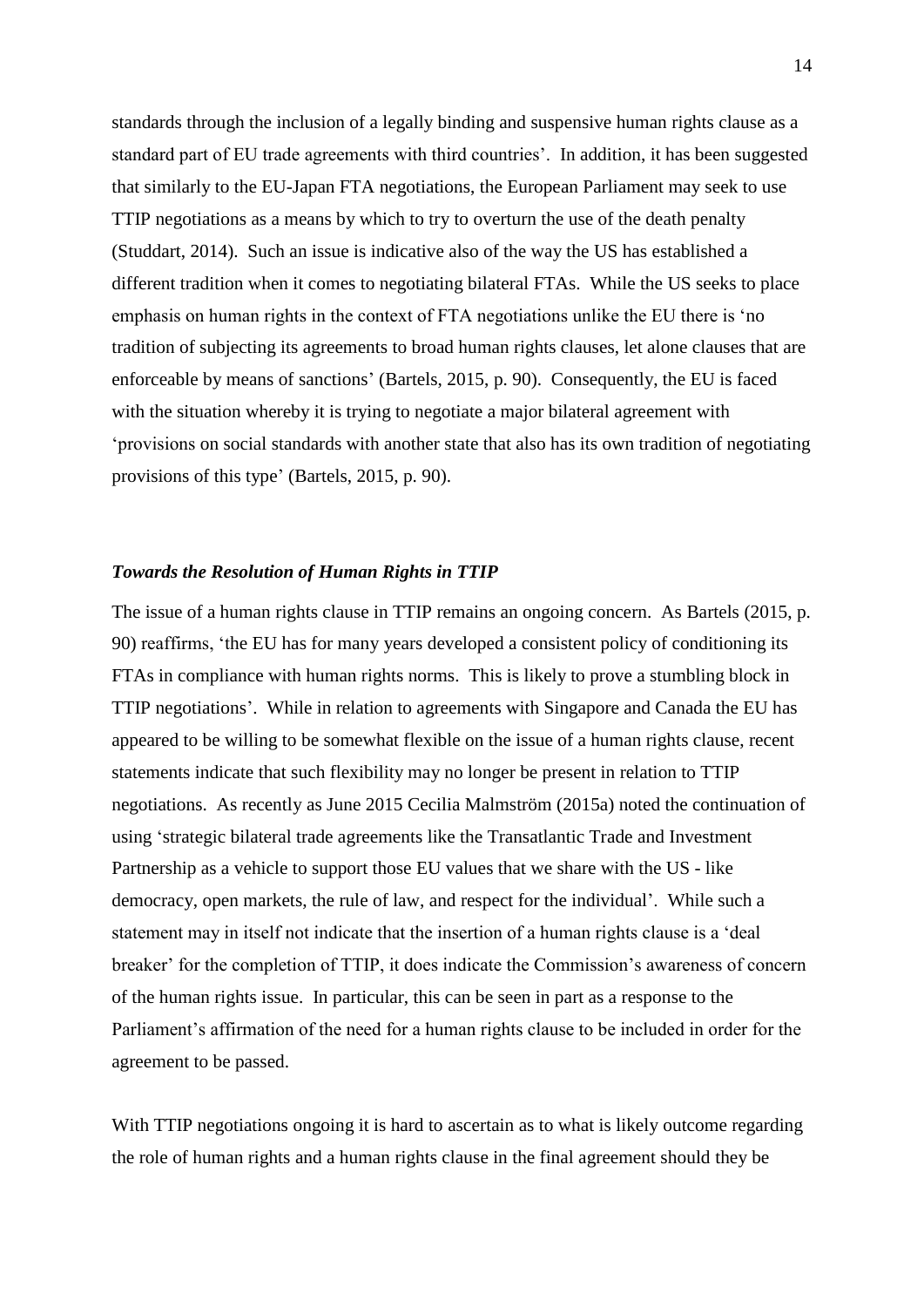successfully completed. Bartels (2015, p. 90) has argued firstly, 'it is currently impossible to know what will emerge on this point from the negotiations, but given the EU's stated policy concerning human rights clauses it would be remarkable and significant if the EU gave this up in this instance'. It is likely, however that precedent was set with the completion of CETA negotiations with Canada. As the NGO European Digital Rights (EDRi) (2015) argues the consolidated text published on September 2014 of CETA 'refers only to the importance of Human Rights in the preamble and occasionally refers to them, with no apparent real applicability by any of the Parties to the agreement'. Instead EDRi suggests that 'any trade agreement should contain a binding, enforceable and suspensive Human Rights clause to promote and ensure their respect'. This clause should also include 'a mechanism establishing a periodic human rights impacts assessment, to be conducted jointly by the US Congress and the European Parliament'. As EDRi itself suggests nevertheless the example set by CETA negotiations is likely to provide the most likely model for the completion of TTIP. Consequently, similar concerns to that that were associated with the limitations of the human rights clause that accompanied CETA are again be directed toward the EU and the extent to which it is willing to compromise on what is supposedly a core aspect of its foreign policy.

# **The EU-Australia FTA: The next FTA in line for the EU?**

## **Human Rights Clauses in EU-Australia Relations**

# *Australia's Trepidation Regarding the Human Rights Clause: The 1997 and 2011-2015 Framework Agreement negotiations*

The EU and Australia historically have significant commonalities when it comes to human rights issues. An example is the 2008 Partnership Framework and its emphasis on a 'shared commitment to the respect for and promotion of human rights, fundamental freedoms, democracy and the rule of law'. Despite expressing such shared values Australia and the EU do have a history of disagreement on the subject of including an operative human rights clause in a treaty level bilateral agreement. This was evident in 1997 when 'the existence of operative human rights and nonfulfillment provisions' were viewed by Australia as ‗inappropriate in an agreement on trade and co-operation' (Miller, 1997). As a result of Australia abandoning negotiations for a treaty level agreement there has little prospect of FTA negotiations being able to commence. While in the subsequent decade a number of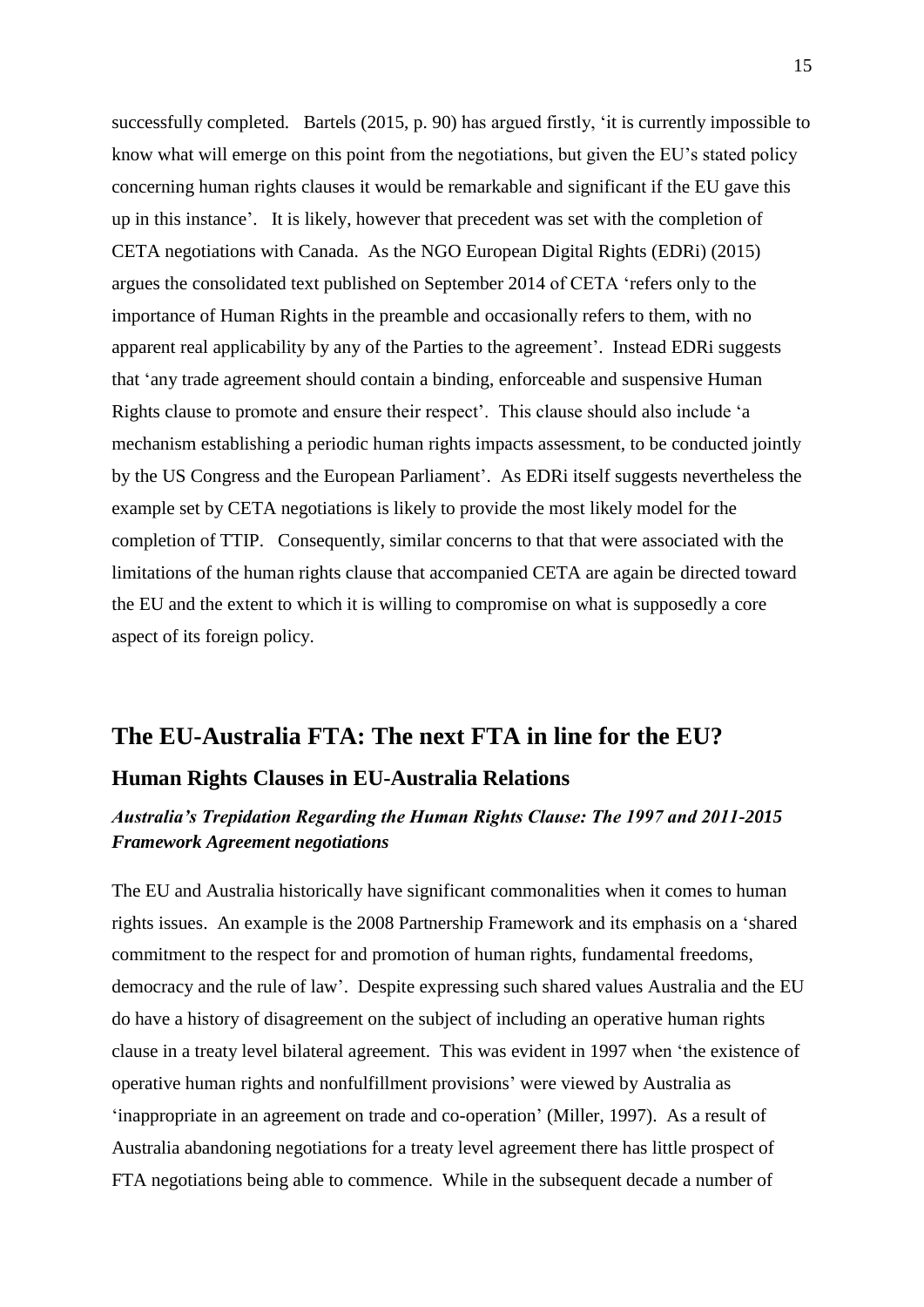significant and broad-based bilateral agreements were signed they were non-binding, nontreaty based political declarations with no recourse to financial resources. It was not until 2011 that this situation would change with the opening of negotiations for a new treaty level Framework Agreement. This agreement, however, was not intended, at the time, to precede FTA negotiations.

The commencement of Framework Agreement negotiations, despite previous assertions, did provide the first step towards FTA negotiations being able to occur in the future. It has been questioned, however, why Australia chose to focus 'its negotiating efforts on concluding a framework treaty, given the importance of the EU as a trading partner for Australia and given the fact that the policy authority of the EU's institutions is focused on international trade' (Kenyon & van der Eng, 2013, p. 226). Comparison was specifically made to 'the approach taken by Canada to focus its negotiating efforts on concluding a comprehensive trade pact with the EU', in conjunction with 'a framework treaty' (Kenyon & van der Eng, 2013, p. 226). The decision to not negotiate on both agreements simultaneously, however, may have been wise given that the issue of the human rights clause again emerged in negotiations for the Framework Agreement. Former Australian Defence Minister and EU Ambassador to the EU Brendan Nelson (2013) specifically criticised the need 'to link existing agreements and future agreements to noncompliance provisions on human rights and the rule of law'. Nelson labelled these provisions as 'nonsense' bringing into question again whether Australia would ever sign a Framework Agreement, let alone an FTA, with the EU (Yencken, 2015, p. 437).

#### *The Resolution of the Human Rights Clause Issue: Implications for FTA negotiations*

After four years of negotiations an announcement was made in 2015 that negotiations for the Framework Agreement had been completed. This announcement came after a lengthy period where limited reference to the status of the agreement was made public by either the EU or Australia. The exact nature of how the human rights clause issue was resolved remains unknown as the contents of the agreement have not been released publically. This nevertheless leads to speculation that the issue may have been resolved in a manner similar to that with the Canada SPA and its commitment to only suspend that and other agreements in the event of ‗grave crimes that threaten the peace, security and well-being of the international community'. In addition, there is also the possibility of the inclusion of a side letter in the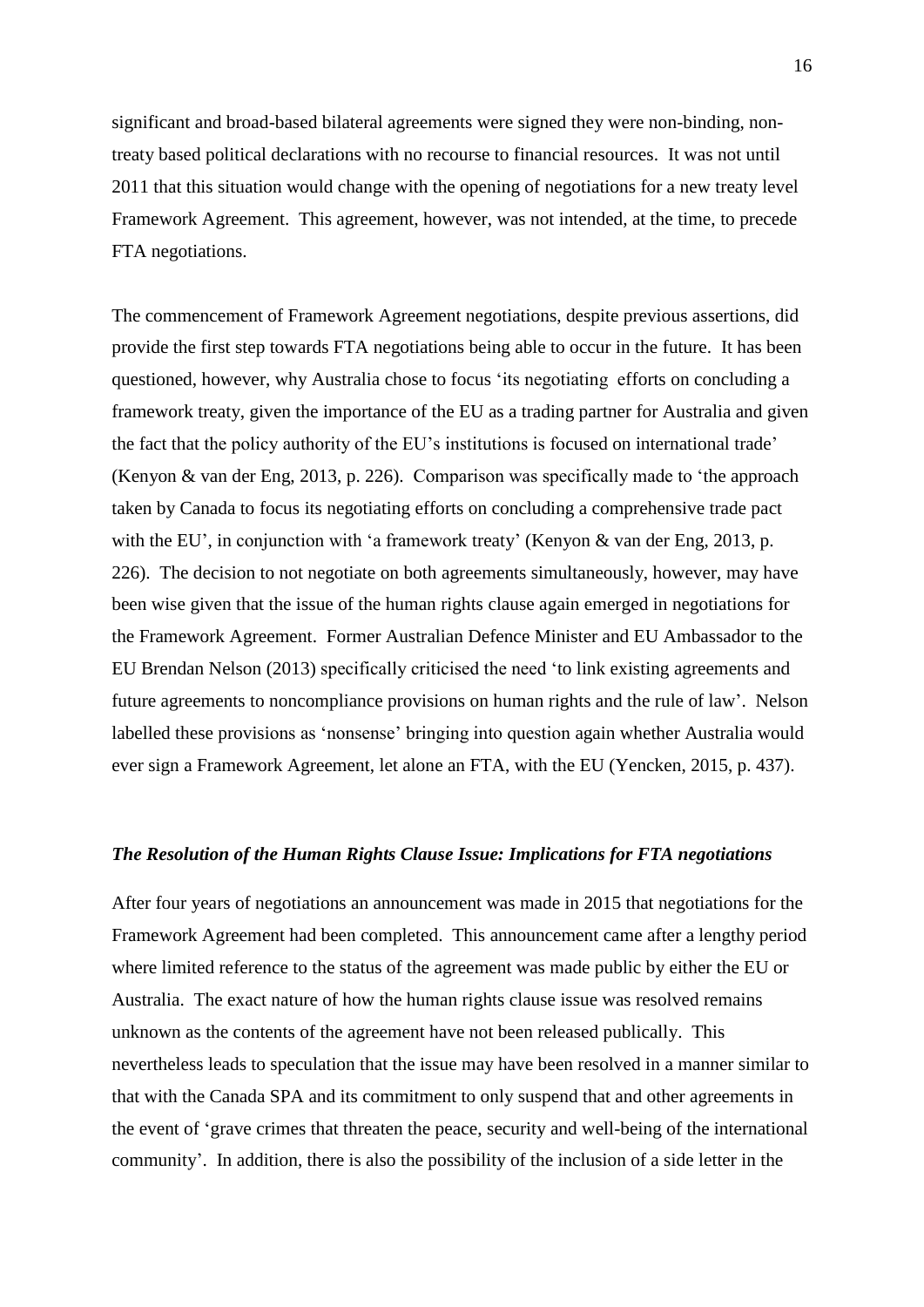agreement, in a manner similar to the Singapore PCA, that states that both parties are 'not aware, based on objectively available information, of any of each other's domestic laws, or their application, which could lead to the invocation of the non-execution mechanism' (Council of the EU, 2014). As a result while negotiations for the Framework Agreement may have been completed, the question nevertheless remains as to the extent to which the EU has been willing to compromise on its stated commitment to include substantive operative human rights clauses in the PCAs that it signs with third countries.

#### **ISDS: Its potential place in an EU-Australia FTA**

#### *Learning from CETA and TTIP: ISDS in an EU-Australia FTA*

With the resolution of the human rights clause issue all elements were in place for the EU to open FTA negotiations with Australia. After initial discussions in 2014 a definite commitment to open negotiations in 2016 was made in late 2015. As a result, speculation inevitably arises to what issues may feature in negotiations. Despite its controversy ISDS, however is likely to be a feature of an EU-Australia FTA as demonstrated by the recent agreements completed by both parties in the form of CETA and the TPP. From an Australian perspective ISDS has been also been feature of a number of major FTAs signed by the current government with South Korea and China. These agreements come in addition to the TPP which contains ISDS provisions. Regarding the TPP Australia is similar to Canada in that ‗the economies of both countries are dominated by US investors (27% of foreign investment in Australia and nearly half in Canada)' (Tienhaara, 2015). A major difference is that ‗Australia has never agreed to provide American investors with access to ISDS, whereas Canada has'. This is a notable decision given Canada's experience of being sued under ISDS a significant number of times. Australia in comparison has only been sued by Philip Morris in relation to the government's plain packaging legislation for cigarette packaging. As of the end of 2015 this case is still ongoing with Australia estimated to have spent \$A50 million defending its case against Philip Morris at an international tribunal (Martin, 2015). As a result, Australia despite only having one specific negative experience with ISDS is likely to be cautious in the way it approaches the issue in FTA negotiations with the EU.

Given recent agreements signed and under negotiation it is still expected that the EU will seek to have an ISDS clause included in any EU-Australia FTA. On the subject of an FTA, EU Ambassador to Australia Sem Fabrizi (2015) noted the ‗move towards Free Trade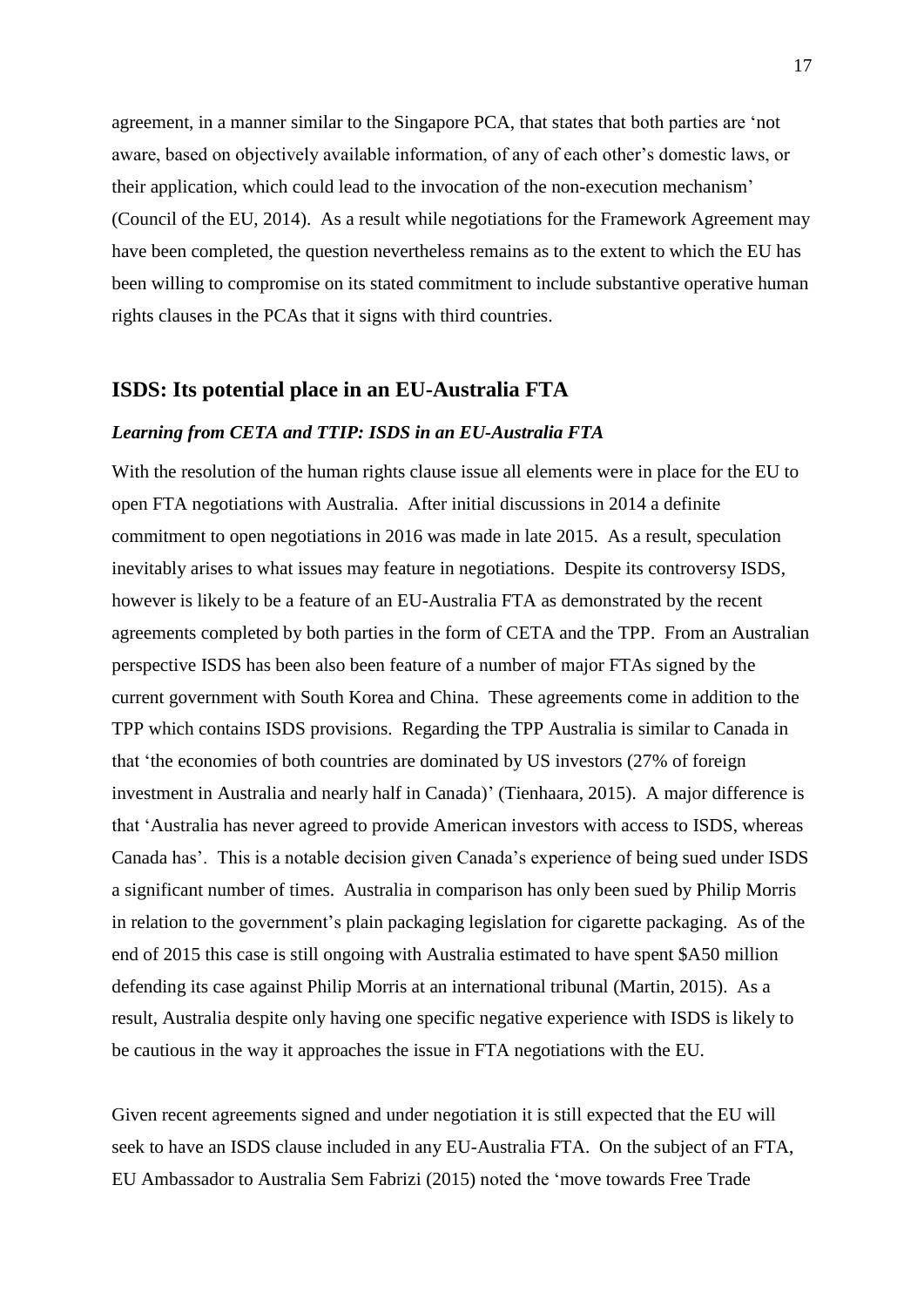Agreement negotiations with Australia, in recognition of Australia's interest in an FTA with the EU, but also our shared values and strong cooperation in many other areas'. Regarding ISDS the EU, according to its most recent trade strategy in which FTA negotiations with Australia were first formally raised, stressed that future 'EU bilateral agreements will begin the transformation of the old investor–state dispute settlement into a public Investment Court System composed of a Tribunal of first instance and an Appeal Tribunal operating like traditional court' (European Commission, 2015e). This indicates that despite any concerns over the inclusion of ISDS provisions in CETA and TTIP, the EU still sees reformed ISDS provisions as important components of future FTAs signed with third countries such as Australia.

# *A More Cautious Approach? Early indications as to the role of ISDS in EU-Australia FTA negotiations*

In the most recent consultations on the EU-Australia FTA, investment has featured as one of the major issues discussed. ISDS specifically can be seen as being guided by the EU's recent experience negotiating CETA and TTIP. Similarly to these agreements the concept of an International Investment Court has been has been reaffirmed as a means to address the way ISDS has previously been incorporated into agreements in a manner ‗which critics see as subject to abuse and conflicts of interest and lacking transparency (Fabrizi, 2015). A more cautious approach to ISDS nevertheless is likely to coalesce with the approach of Australia which approaches the issue 'on a case-by-case basis' where Australia has agreed 'to include ISDS in an agreement' with 'appropriate safeguards' put in place to 'protect legitimate government regulation in areas of public policy interest, such as health and the environment' (DFAT, 2015). It appears then that EU-Australia FTA could be one of the first negotiations to commence in the period subsequent to the EU's decision to hold public consultations on ISDS in view of the controversy of its inclusion in CETA and TTIP. Australia similarly is likely to want to be cautious given its involvement in the TPP and the concerns that have been raised regarding the role of ISDS in this particular agreement. Furthermore, even the EU's International Investment Court has been seen as problematic as it is still said to discriminate 'between domestic and foreign investors' according to critics such as Liina Carr (2015), Confederal Secretary of the European Trade Union Confederation. The extent therefore to which the EU and Australia are able to significantly such concerns regarding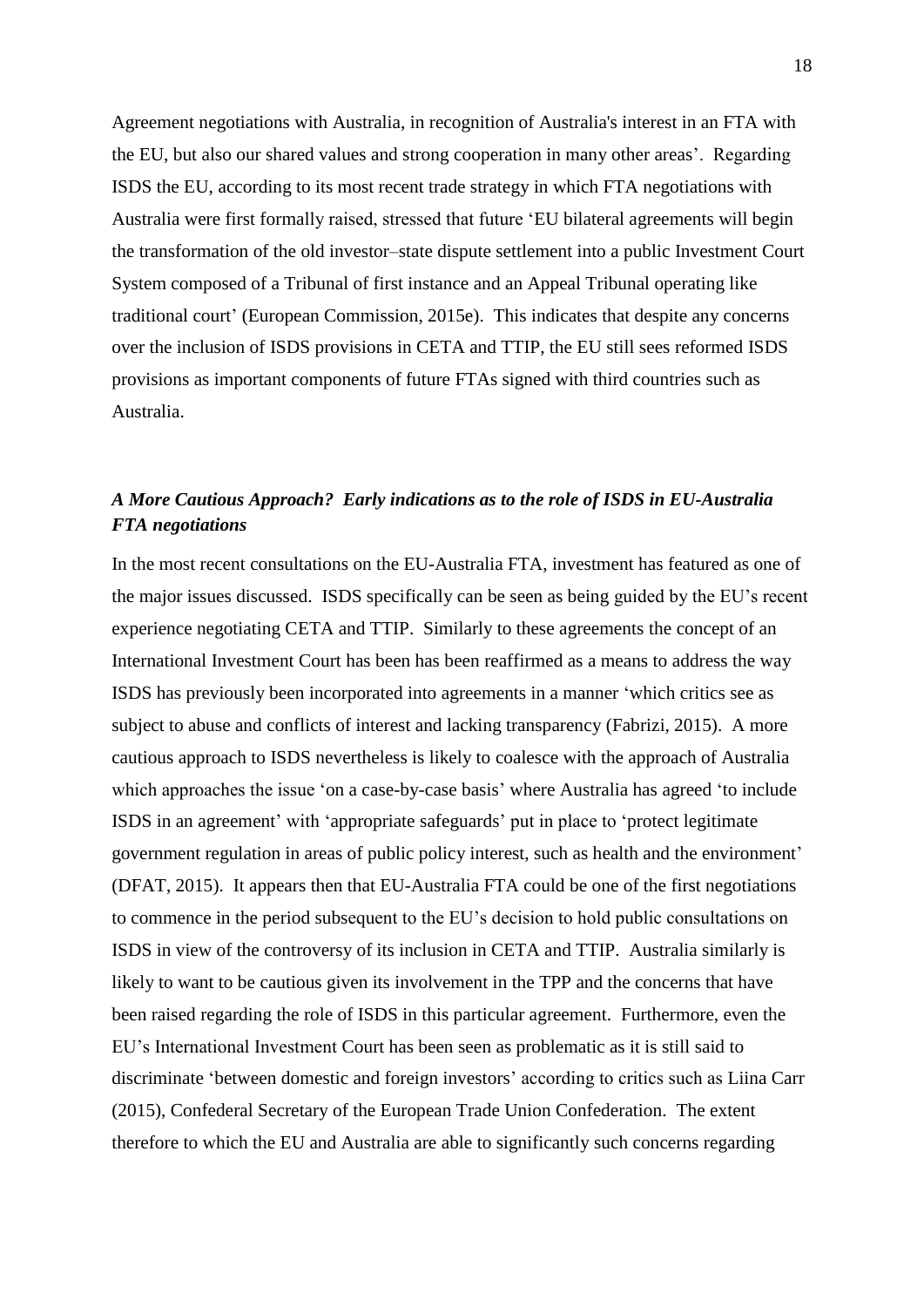ISDS are likely to remain unknown for some time given that FTA negotiations are only in a preliminary phase.

# **Conclusion**

The completion of CETA negotiations in 2014 was undoubtedly of great significance for both parties involved. From the EU's perspective it was seen at the time as the most significant ‗new generation' FTA singed with a high developed third country. As the paper has discussed, however, CETA is also significant in terms of the way the EU has attempted to deal with contentious issues such as human rights clauses and ISDS. Regarding the need to include an operative human rights clause, the EU has attempted to continue its insistence that such provisions be include in the accompanying SPA that was completed in conjunction with CETA. Since the publication of both agreements, however, it appears that there is only a relatively weak commitment to suspending both agreements in circumstances such as a coup d'état. To a similar extent as the human rights clause, the EU attempted to articulate a clear strategy prior to the opening of negotiations restricting ISDS breath and applicability. Subsequent to negotiations apparently being finalised in 2014, questions have remained as to ISDS and its role within CETA. A clear example was the decision of the Commission to open consultations on ISDS in 2014 due to criticism, particularly from the European Parliament, on the ISDS provisions included in CETA. These consultations resulted in submissions whereby 'almost a half of the replies contain various negative statements also against CETA, or calls to stop the agreement or calls to exclude ISDS from it' (European Commission, 2015c). The resultant delay in the finalisation of CETA is indicative of the way that the EU, on ISDS and indeed human rights, has had difficulty in effectively addressing previously outlined objectives as to how it was to approach new-generation FTA negotiations.

TTIP and EU-Australia FTA negotiations serve as useful additional examples as to continuing difficulties that the EU is likely to face in managing expectations as to how it approaches major bilateral agreements. Much of the controversy surrounding TTIP specifically it must be noted firstly has emanated from the ongoing debate surrounding ISDS and its position within CETA. Nevertheless ISDS remains an example, within the context of TTIP, of the difficulty that the EU faces particularly due to the sensitivity with which the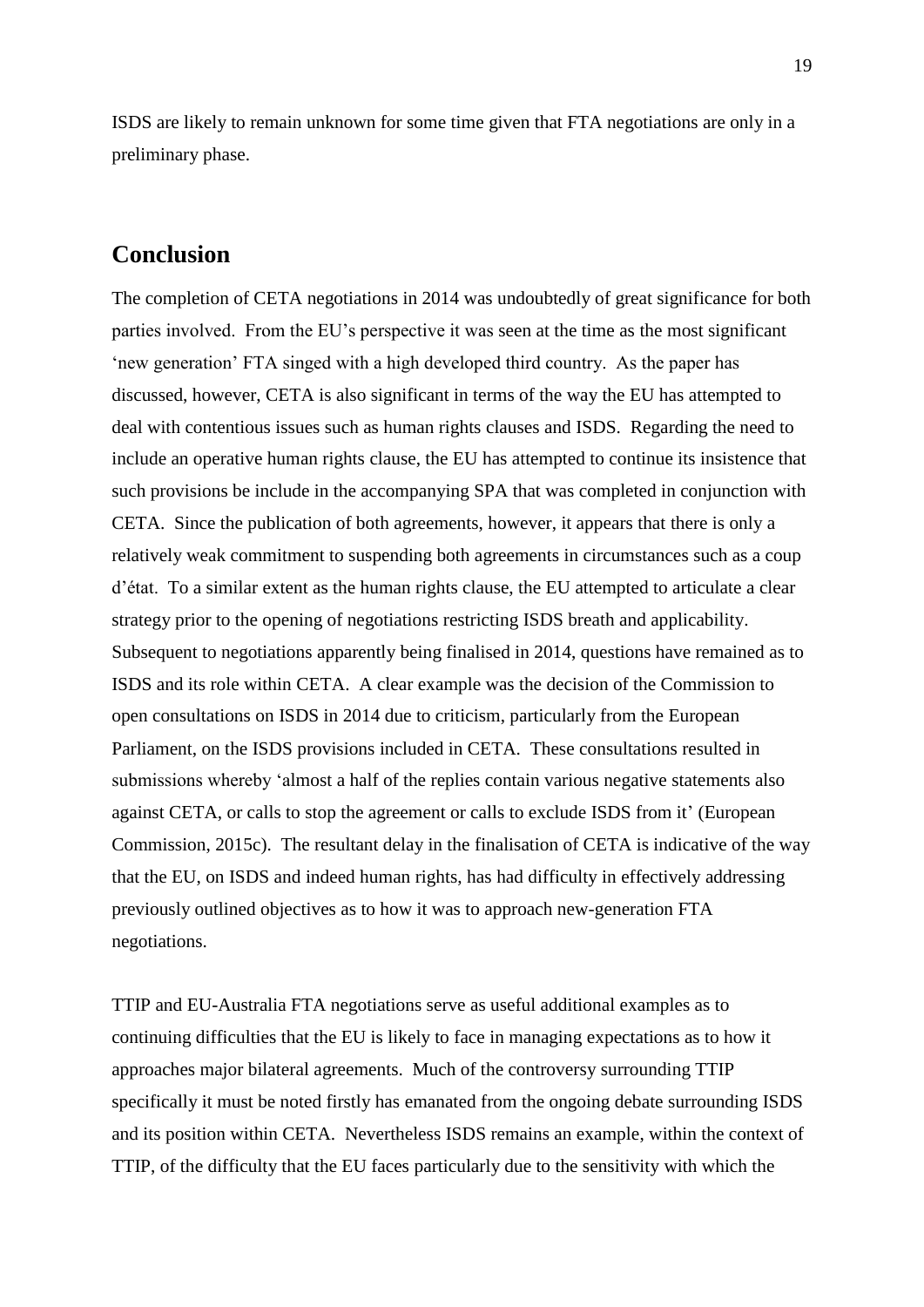Parliament and civil society view the 'issue in part because more than 300 dispute settlement cases have been brought to special arbitration tribunals by investors on the basis of existing bilateral investment agreements' (Bierbrauer, 2014). In addition, the inclusion of operative human rights clauses has been the subject of debate in agreements accompanying TTIP and the EU-Australia FTA. While the human rights clause issue has been resolved in the case of the EU-Australia relationship, via the finalisation of negotiations on a Framework Agreement, it is likely that the EU has completed an agreement that contains a clause that is significantly weaker than has been envisaged in key EU strategy documents. With both TTIP and the EU-Australia FTA still under negotiation a key question will remain as to what extent the EU is willing to compromise on previously stated objectives in order to secure bilateral trade agreements.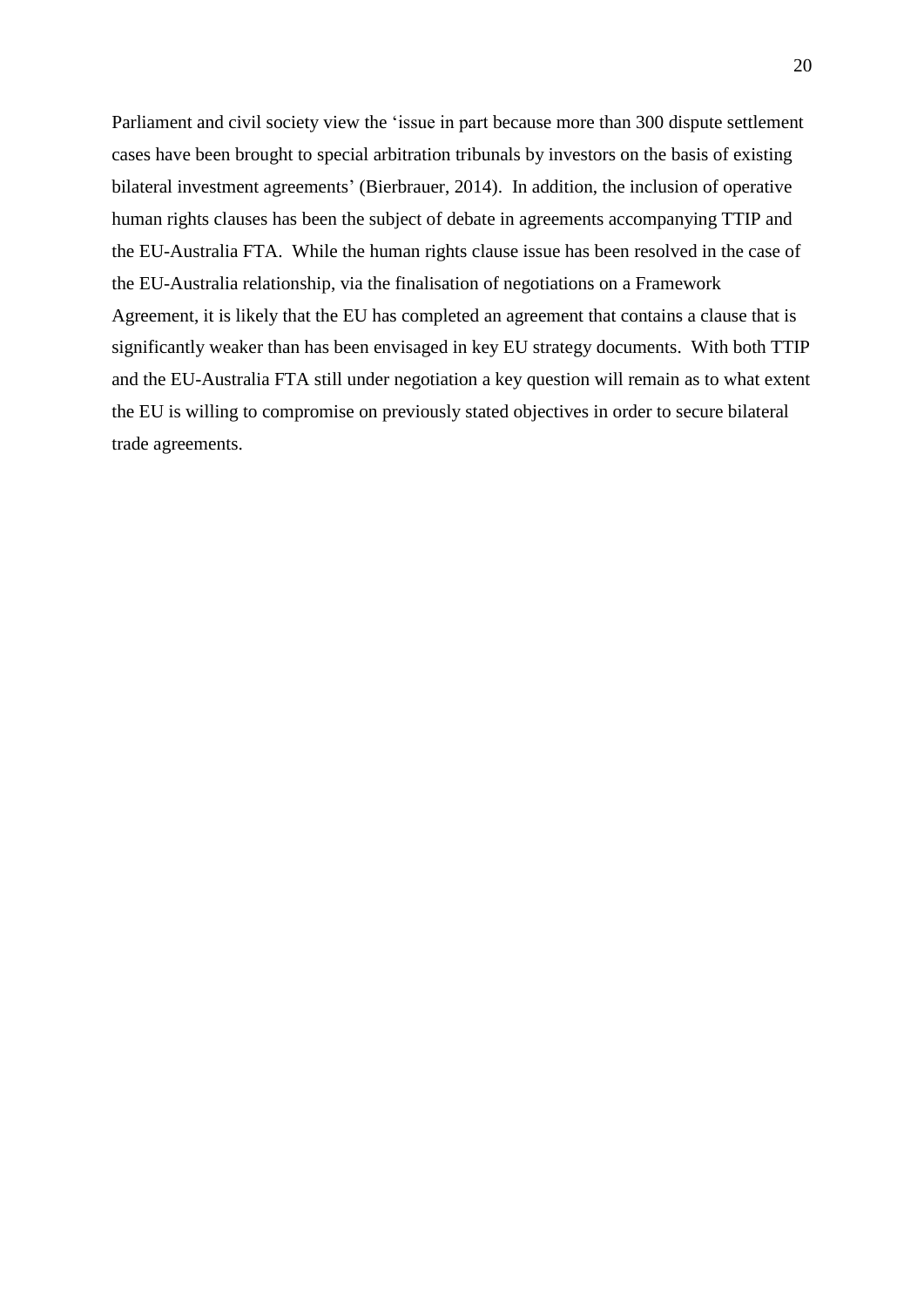# **Bibliography**

- Adams, M., Brown, N., & Wickes, R. (2013). *Trading Nation: Advancing Australia's interests in world markets.* Sydney: UNSW Press.
- Alegre, S. (2008, September). The EU's External Cooperation in Criminal Justice and Counter-terrorism: An Assessment of the Human Rights Implications with a particular focus on Cooperation with Canada. *Centre for European Policy Studies* .
- Barbière, C. (2015, January 15). *France and Germany to form united front against ISDS*. Retrieved December 30, 2015, from EurActiv: http://www.euractiv.com/sections/trade-society/france-and-germany-form-unitedfront-against-isds-311267
- Bartels, L. (2015). The Transatlantic Trade and Investment Partnership (TTIP) Negotiations between the EU and the USA: Caught between Myth and Reality? In S. Khorana (Ed.), *The EU's Approach to Social Standards and the TTIP.* Barcelona: Barcelona Centre for International Affairs.
- Bierbrauer, E. (2014, October). *Negotiations on the EU-Canada Comprehensive Economic and Trade Agreement (CETA) concluded*. Retrieved December 29, 2015, from European Parliament: http://www.europarl.europa.eu/RegData/etudes/IDAN/2014/536410/EXPO\_IDA(201 4)536410\_EN.pdf
- Blanchfield, M. (2013, August 10). *EU-Canada Trade Deal Talks Hit Snag Over Human Rights Issues*. Retrieved December 30, 2015, from Huffington Post Canada: http://www.huffingtonpost.ca/2013/10/08/eu-canada-trade-deal\_n\_4065145.html
- Brown, S. (2014, September 25). *Germany wants investment clause scrapped in EU-Canada trade deal*. Retrieved December 30, 2015, from Reuters: http://www.reuters.com/article/us-trade-eu-canada-idUSKCN0HK1DM20140925
- Carr, L. (2015, December). *INTA Public hearing on Trade Relations with Australia & New Zealand, 1 December 2015*. Retrieved December 30, 2015, from European Parliament: https://polcms.secure.europarl.europa.eu/cmsdata/upload/1f0de4d2-de42- 4ce0-bfc3-8f35deb4d05c/Ms%20Carr\_INTA%20Hearing\_AUNZ.pdf
- Council of the EU. (2014, February 17). Proposal for a Council Decision on the signing, on behalf of the Union, of the Partnership and Cooperation Agreement between the European Union and its Member States, of the one part, and the Republic of Singapore, of the other part. *The Council of the European Union*.
- Delegation of the European Union to Canada. (2015, November 5). *EU-Canada Political Relations*. Retrieved December 29, 2015, from European External Action Service: http://eeas.europa.eu/delegations/canada/eu\_canada/political\_relations/index\_en.htm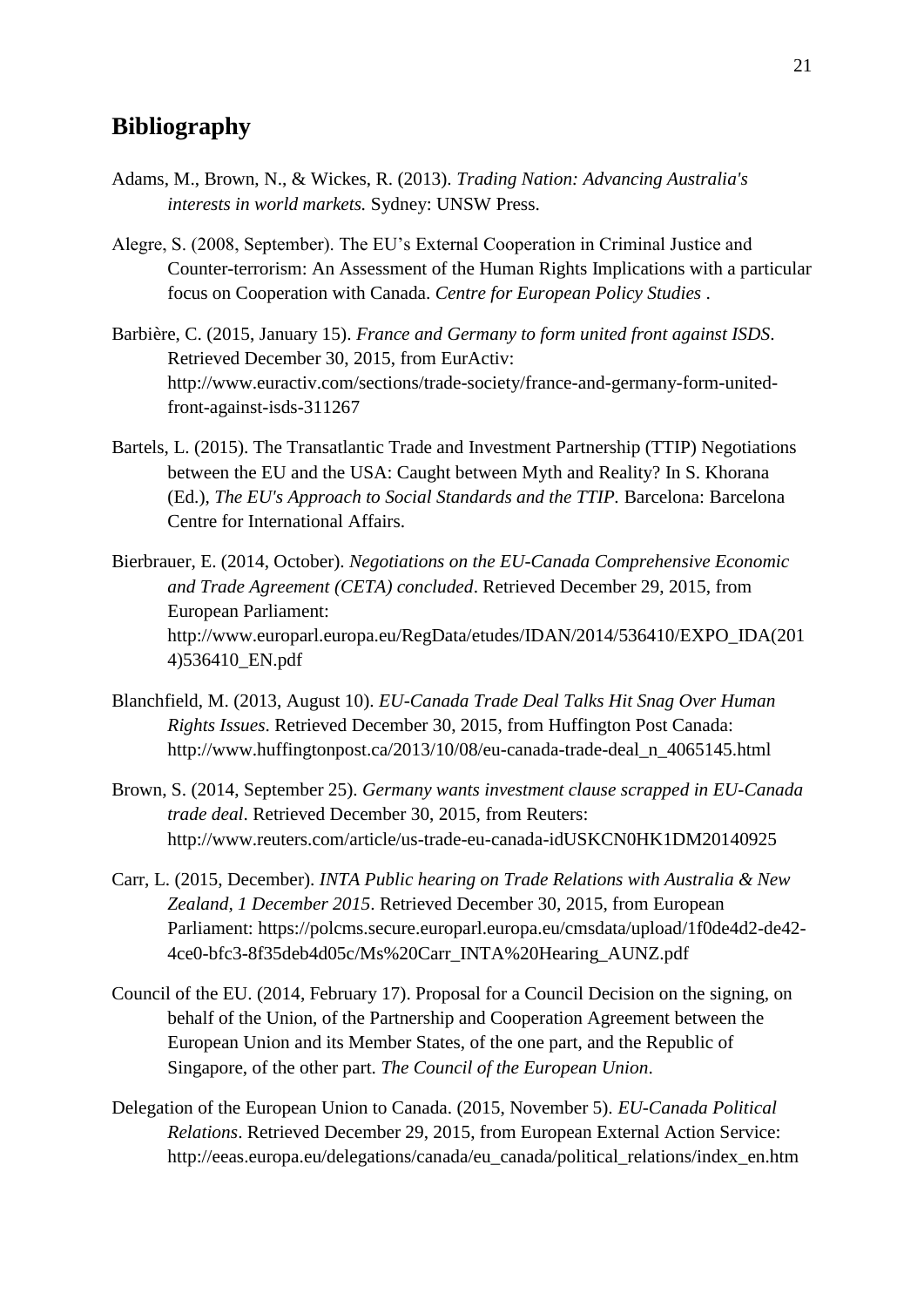- DFAT. (2015). *Investor-State Dispute Settlement*. Retrieved December 30, 2015, from Department of Foreign Affairs and Trade: http://dfat.gov.au/trade/topics/pages/isds.aspx
- EU Delegation to the US. (2015, July). *Leading the Fight against Capital Punishment: EU Opposition to the Death Penalty*. Retrieved December 30, 2015, from Delegation of the European Union to the United States: http://www.euintheus.org/wpcontent/uploads/2015/07/EU\_MATTERS\_Death\_Penalty\_WO12.pdf
- European Commission. (2011, September 15). Sustainability Impact Assessment: EU‐Canada Final Report Briefing Document. *European Commission*.
- European Commission. (2013a, June 14). *Member States endorse EU-US trade and investment negotiations*. Retrieved December 30, 2015, from European Commission: http://europa.eu/rapid/press-release\_MEMO-13-564\_en.htm
- European Commission. (2013b, October 3). *Factsheet on Investor-State Dispute Settlement*. Retrieved December 30, 2015, from European Commission: http://trade.ec.europa.eu/doclib/docs/2013/october/tradoc\_151791.pdf
- European Commission. (2014, September 29). *Investment Provisions in the EU-Canada Free Trade Agreement* . Retrieved December 30, 2015, from European Commission: http://trade.ec.europa.eu/doclib/docs/2013/november/tradoc\_151918.pdf
- European Commission. (2015a, May 15). *Investment in TTIP and beyond – The path for reform*. Retrieved December 29, 2015, from European Commission: http://europa.eu/rapid/press-release\_IP-15-5651\_en.htm
- European Commission. (2015b, November 3). *CETA: Questions and Answers*. Retrieved December 29, 2015, from European Commission: http://ec.europa.eu/trade/policy/infocus/ceta/questions-and-answers/
- European Commission. (2015c, January 13). *Report on the online consultation on investment protection and investor-to-state dispute settlement in the Transatlantic Trade and Investment Partnership Agreement*. Retrieved December 30, 2015, from European Commission: http://europa.eu/rapid/press-release\_MEMO-15-3202\_en.htm
- European Commission. (2015d, September 16). *Commission proposes new Investment Court System for TTIP and other EU trade and investment negotiations*. Retrieved December 30, 2015, from European Commission: http://europa.eu/rapid/pressrelease IP-15-5651 en.htm
- European Commission. (2015e, October). Trade for all: Towards a more responsible trade and investment policy. *European Commission*.
- European Consumer Organisation. (2014, June 6). *Finalised EU-Canada deal grants excessive investor rights*. Retrieved December 30, 2015, from The European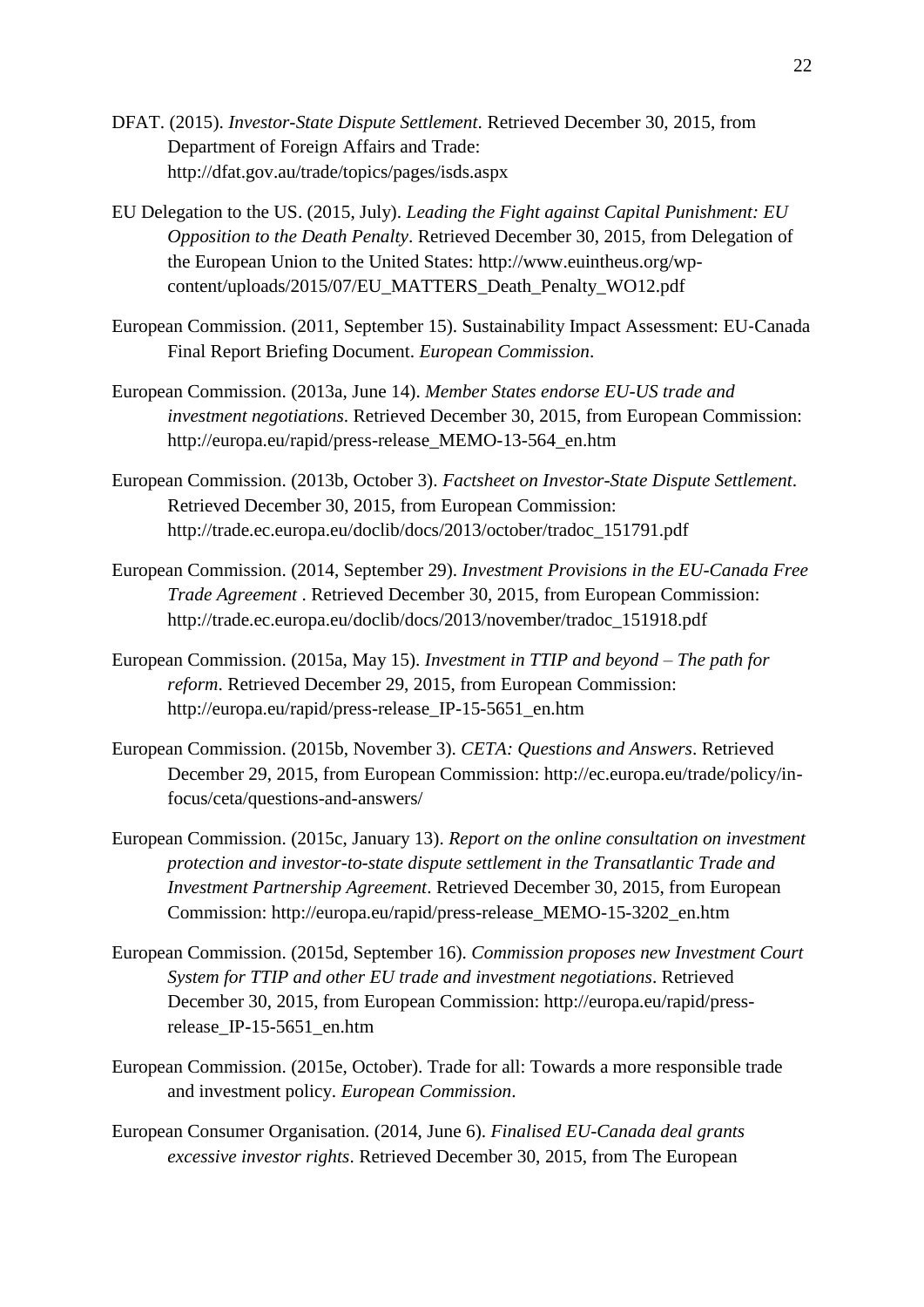Consumber Organisation: http://www.beuc.eu/publications/beuc-web-2014- 23\_ceta\_finalised.pdf

European Digital Rights. (2015). *TTIP and Digital Rights.* Brussels: European Digital Rights.

- European Parliament. (2008, April 24). *European Parliament resolution of 22 May 2007 on Global Europe - External aspects of competitiveness*. Retrieved December 29, 2015, from European Parliament: http://eur-lex.europa.eu/legalcontent/EN/TXT/?uri=celex:52007IP0196
- European Parliament. (2011, June 8). *European Parliament resolution of 8 June 2011 on EU-Canada trade relations*. Retrieved December 30, 2015, from European Parliament: http://www.europarl.europa.eu/sides/getDoc.do?pubRef=-//EP//TEXT+TA+P7-TA-2011-0257+0+DOC+XML+V0//EN
- European Parliament. (2012, September 11). Alleged transportation and illegal detention of prisoners in European countries by the CIA. *European Parliament*.
- European Parliament. (2013, December 10). *Negotiations for an EU-Canada strategic partnership agreement*. Retrieved December 30, 2015, from European Parliament: http://www.europarl.europa.eu/sides/getDoc.do?type=TA&reference=P7-TA-2013- 0532&language=EN
- European Parliament. (2015a, March 3). *TTIP: Trade agreements must not undermine EU data protection laws, say Civil Liberties MEPs*. Retrieved December 30, 2015, from European Parliament: http://www.europarl.europa.eu/news/en/newsroom/20150330IPR39308/TTIP-Trade-agreements-must-not-undermine-EU-dataprotection-laws-say-MEPs
- European Parliament. (2015b, April 5). *Recommendations to the European Commission on the negotiations for TTIP*. Retrieved December 30, 2015, from European Parliament: http://www.europarl.europa.eu/RegData/commissions/juri/avis/2015/549425/JURI\_A D(2015)549425\_EN.pdf
- Fabrizi, S. (2015, Dcemeber 9). *Ambassador Sem Fabrizi address at the National Press Club 09 December*. Retrieved December 29, 2015, from EU Delegation to Australia : http://eeas.europa.eu/delegations/australia/press\_corner/speeches/09\_12\_15.htm
- Ferrero-Waldner, B. (2005, April 14). *The International Criminal Court, Transatlantic Relations and Co-operation with Third Parties to Promote the Rule of Law*. Retrieved December 30, 2015, from European Commission: http://europa.eu/rapid/pressrelease\_SPEECH-05-228\_en.htm?locale=en
- Freeman, S. (2015, January 14). *NAFTA's Chapter 11 Makes Canada Most-Sued Country Under Free Trade Tribunals*. Retrieved December 30, 2015, from The Huffington Post: http://www.huffingtonpost.ca/2015/01/14/canada-sued-investor-state-disputeccpa\_n\_6471460.html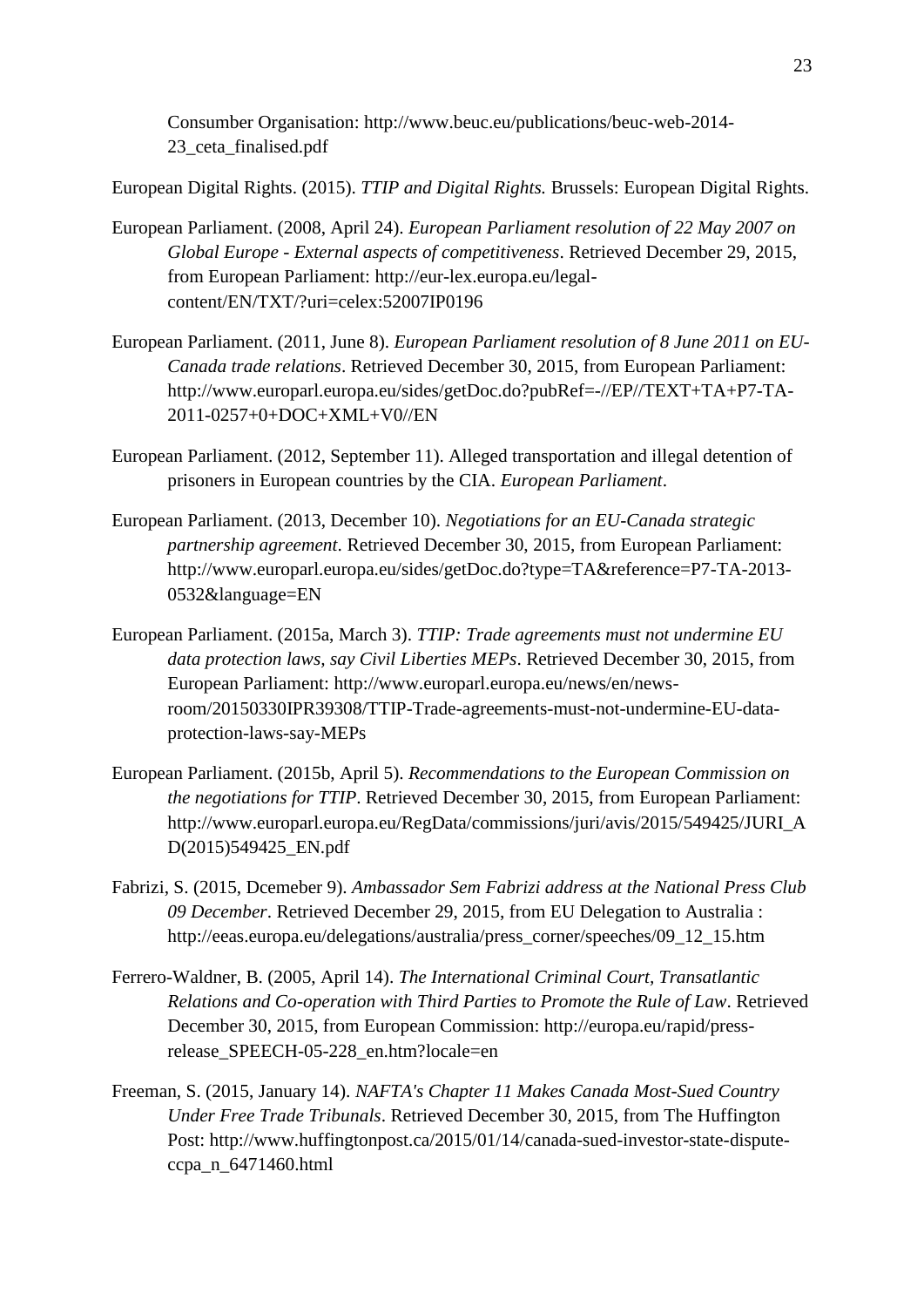- Garcia, M. (2013). From Idealism to Realism? EU Preferential Trade Agreement Policy. *Journal of Contemporary European Research, 9*(4), 521-541.
- Garcia, M., & Masselot, A. (2015). EU-Asia Free Trade Agreements as tools for social norm/legislation transfer. *Asia Europe Journal, 13*(3), 241–252.
- Gauthier, A., & Holden, M. (2010). *Canandian-European Union Trade Negotiations: Dispute Settlement.* Ottawa: Library of the Canadian Parliament.
- Government of Canada. (2013, August 9). *Political and Security Issues*. Retrieved December 29, 2015, from Government of Canada: http://www.canadainternational.gc.ca/euue/policies-politiques/pol\_sec.aspx?lang=eng
- Johnson, P. M. (2014). Guest Editorial: The Comprehensive Economic and Trade Agreement between Canada and the European Union. *European Foreign Affairs Review, 19*(4), 479-482.
- Kenyon, D., & van der Eng, P. (2013). Defining the relationship between Australia and the European Union: is the framework treaty enough? *Australian Journal of International Affairs, 68*(2), 225-242.
- Kimball, S. (2015, October 31). *German frustration builds over TTIP secrecy from US*. Retrieved December 22, 2015, from Deutsche Welle: http://www.dw.com/en/germanfrustration-builds-over-ttip-secrecy-from-us/a-18819097
- Koivusalo, M., Sinclair, S., & Labonte, R. (2011). *The Proposed EU-Canada Trade Agreement Raises Health Concerns in Both Canada and the European Union.* Ottawa: Canadian Centre for Policy Alternatives.
- Lange, B. (2015b, July 6). *Bernd Lange on TTIP: "We have to be transparent"*. Retrieved December 30, 2015, from European Parliament: http://www.europarl.europa.eu/news/en/news-room/20150701STO72930/Bernd-Lange-on-TTIP-We-have-to-be-transparent
- Lange, B. (2015b, November 11). Letter to Cecilia Malmström, Commissioner for Trade.
- Malmström, C. (2015a, June 11). *An integrated EU trade and foreign policy*. Retrieved December 30, 2015, from European Commission: http://trade.ec.europa.eu/doclib/docs/2015/june/tradoc\_153532.pdf
- Malmström, C. (2015b, November 17). *TTIP: How it benefits social partners*. Retrieved December 30, 2015, from European Commission: http://trade.ec.europa.eu/doclib/docs/2015/november/tradoc\_153968.pdf
- Martin, P. (2015, July 28). Australia faces \$50m legal bill in cigarette plain packaging fight with Philip Morris. *Sydney Morning Herald*.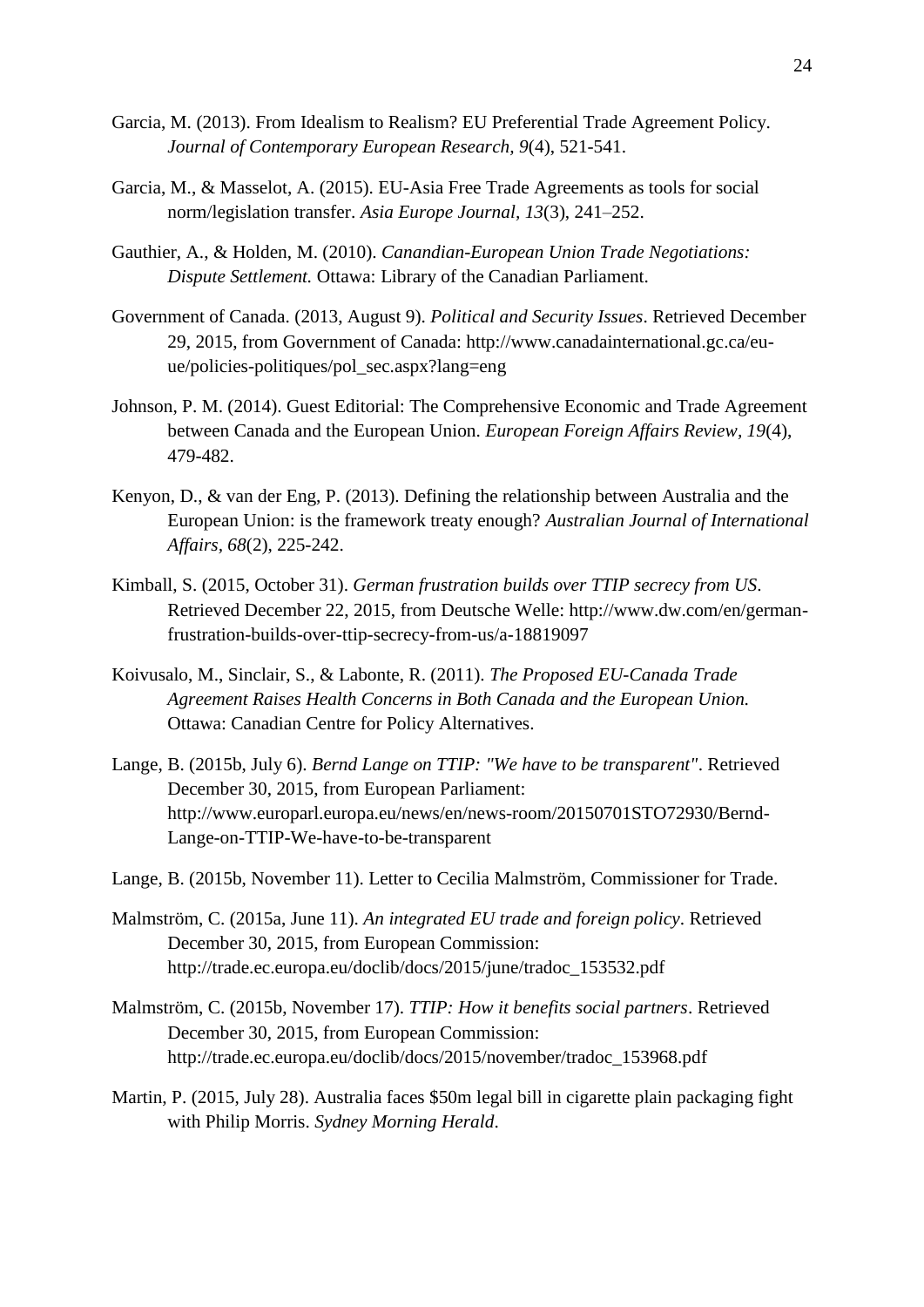- Miller, V. (1997). *The Human Rights Clause in the EU"s External Agreements.* London: House of Commons Library.
- Nelson, B. (2013, September 18). *National Press Club Address*. Retrieved November 21, 2014, from Australian War Memorial: http://www.awm.gov.au/education/talks/national-press-club-address/
- Office of the US Trade Representative. (2015, March). *Investor-State Dispute Settlement*. Retrieved December 30, 2015, from Office of the United States Trade Representative: https://ustr.gov/about-us/policy-offices/press-office/fact-sheets/2015/march/investorstate-dispute-settlement-isds#
- Quick, R. (2015). Why TTIP Should Have an Investment Chapter Including ISDS. *Journal of World Trade, 49*(2), 199-210.
- Renard, T. (2015, June 9). *The EU's strategic partnership agreements: balancing geoeconomics and geopolitics*. Retrieved December 30, 2015, from Royal Institute for International Relations: http://www.egmontinstitute.be/publication\_article/eustrategic-partnership-agreement/
- Studdart, A. (2014). Europe's Trade Strategy at a TTIP-ing Point. *Global Economics Monthly, 3*(7), 1-2.
- The Council of Canadians . (2013, November 25). *Stop the Corporate Giveaway! A transatlantic plea for sanity in the EU–Canada CETA negotiations*. Retrieved December 30, 2015, from The Council of Canadians : http://canadians.org/blog/stopcorporate-giveaway-transatlantic-plea-sanity-eu%E2%80%93canada-cetanegotiations
- Tienhaara, K. (2015, October 9). *Canada has an ISDS clause with the US. It has faced 35 challenges. Is this Australia's future?* Retrieved December 30, 2015, from Australian National University: http://www.anu.edu.au/news/all-news/canada-has-an-isdsclause-with-the-us-it-has-faced-35-challenges-is-this-australias
- UK Parliament. (2014, March 19). EU-Singapore Partnership and Cooperation Agreement: European Scrutiny Committee . *Parliament of the United Kingdom*.
- Von Der Burchard, H. (2015, December 9). *Canada's fresh push for EU trade deal*. Retrieved December 14, 2015, from Politico Europe: http://www.politico.eu/article/canada-trade-deal-ttip-ceta-malmstrom-trudeau/
- Warren, E. (2015, February 2). The Trans-Pacific Partnership clause everyone should oppose. *The Washington Post*.
- Waters, M., Clay, W. L., Ellison, K., & Grijalva, R. M. (2014, December 3). *Leading House Members Urge Administration to Elevate Financial Stability in Trade Talks with E.U.* Retrieved December 30, 2015, from US House Committee on Financial Services Services: Democrats: